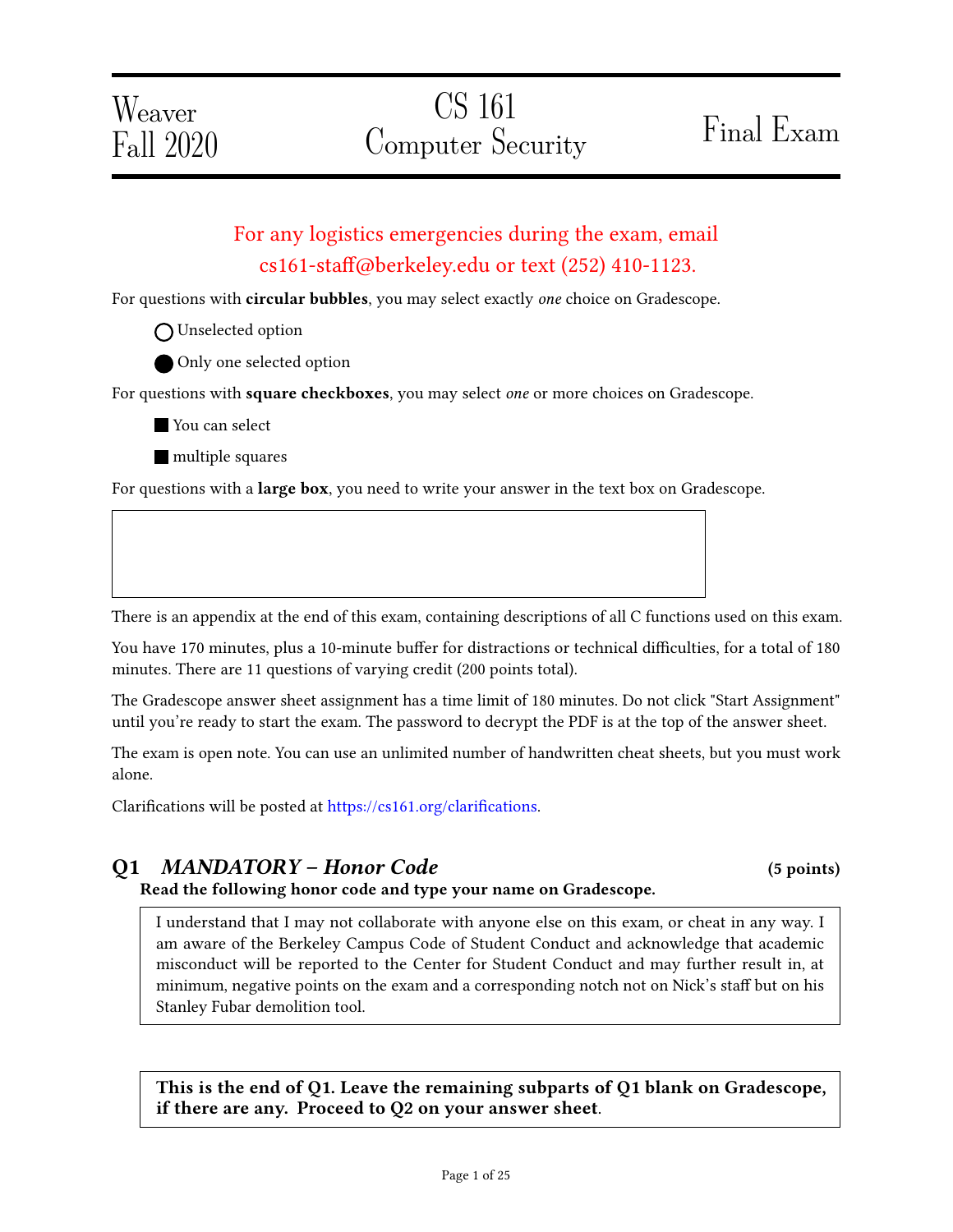## $Q2$  True/false (34 points)

Each true/false is worth 2 points.

Q2.1 TRUE or  $FALSE: A$  cookie with the Secure flag set cannot be exploited in an XSS attack.

 $\bigcap$  True  $\bigcap$  False

Q2.2 True or False: A stack canary is placed above the local variables but below the rip of a given stack frame in order to defend against buffer overflow vulnerabilities.

Clarification during exam: "below the rip" means "somewhere below the rip," not necessarily directly below the rip.

- O TRUE C FALSE
- Q2.3 True or False: Secure cryptographic hash functions provide IND-CPA condentiality on a message because they are irreversible.

 $\bigcap$  True  $\bigcap$  False

Q2.4 Let E be an IND-CPA secure encryption scheme, and  $E'(x) = E(x) ||\text{len}(x)$ . In other words,  $E'(x)$ is the ciphertext  $E(x)$  concatenated with the length of the plaintext x.

TRUE OF  $\texttt{False}$ :  $E'$  is IND-CPA secure.

- $\bigcap$  True  $\bigcap$  False
- Q2.5 True or False: Modern, freely-available computer vision programs have become powerful enough to make CAPTCHAs obsolete.

 $\bigcap$  True  $\bigcap$  False

- Q2.6 True or False: The Great Firewall of China can inject TCP RST packets to censor connections.
	- $\bigcap$  True  $\bigcap$  False
- Q2.7 True or False: Modern systems enable stack canaries, WˆX, ASLR, and pointer authentication to defend against buffer overflow attacks. This is an example of defense-in-depth.
	- $\bigcap$  True  $\bigcap$  False

 $Q2.8$  True or FALSE: It is possible to inspect encrypted HTTPS traffic with a HIDS.

 $\bigcap$  True  $\bigcap$  False

- Q2.9 TRUE or FALSE: It is easier for an off-path attacker to inject messages into a TCP connection if the initial sequence numbers were derived from the current time (with second precision) than if the initial sequence numbers were generated randomly.
	- $\bigcap$  True  $\bigcap$  False
- Q2.10 True or False: TLS is vulnerable to RST injection attacks during the handshake, but not after the handshake is completed.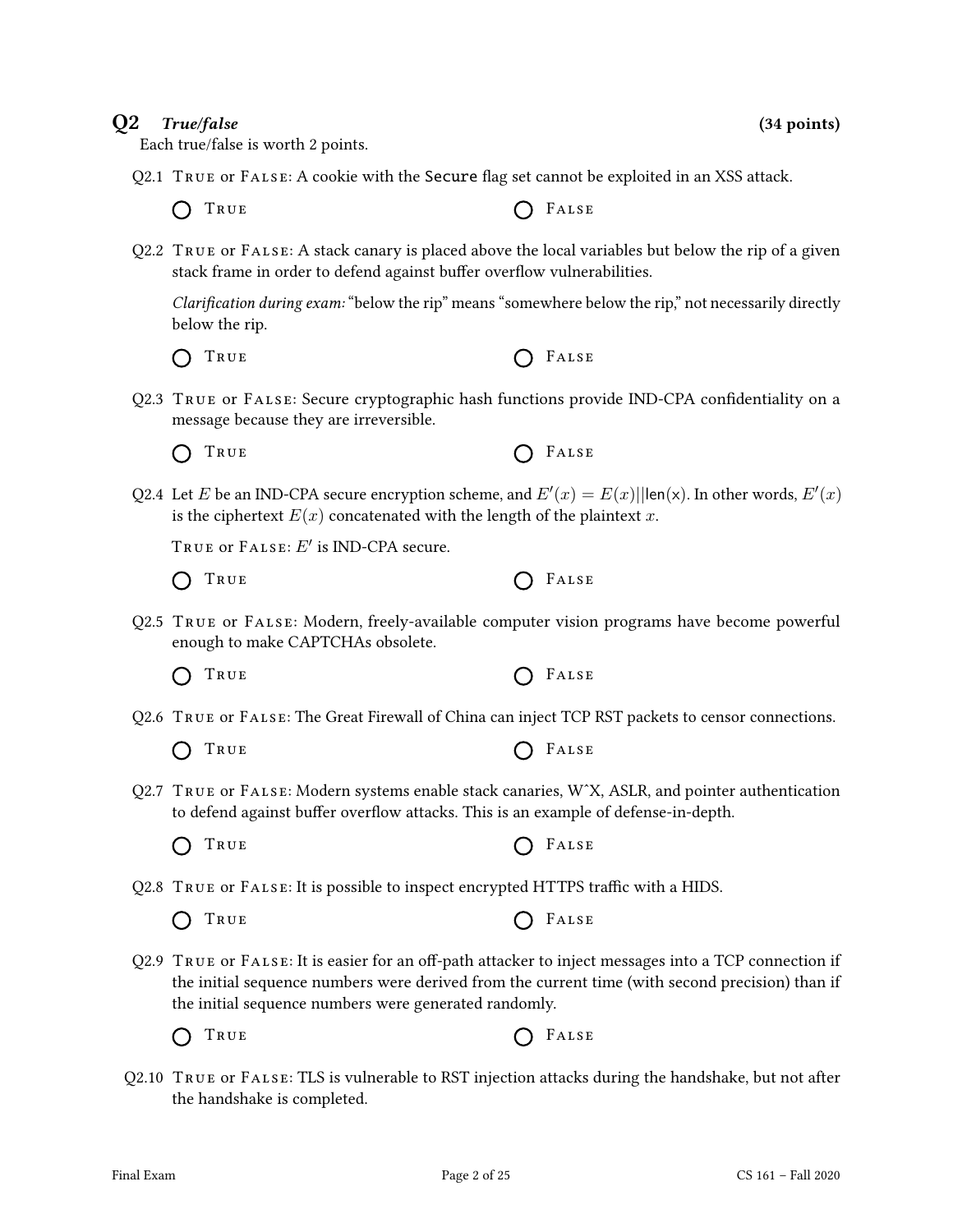| TRUE                                                                                                                                                | FALSE |
|-----------------------------------------------------------------------------------------------------------------------------------------------------|-------|
| Q2.11 TRUE OF FALSE: Input sanitation helps defend against some SQL injection and XSS attacks.                                                      |       |
| TRUE                                                                                                                                                | FALSE |
| Q2.12 TRUE OF FALSE: Randomizing the source IP and port is a common defense against DNS spoofing.                                                   |       |
| TRUE                                                                                                                                                | FALSE |
| Q2.13 TRUE or FALSE: Of the security principles covered in class, two factor authentication is best<br>described as an example of defense in depth. |       |
| TRUE                                                                                                                                                | FALSE |
| Q2.14 TRUE OF FALSE: DNS (without DNSSEC) is secure against an on-path attacker, but not a MITM<br>attacker.                                        |       |
| TRUE                                                                                                                                                | FALSE |
| Q2.15 TRUE OF FALSE: ASLR prevents all buffer overflow attacks.                                                                                     |       |
| TRUE                                                                                                                                                | FALSE |
| Q2.16 TRUE OF FALSE: Log analysis is effective at detecting attacks in real-time.                                                                   |       |
| TRUE                                                                                                                                                | FALSE |
| Q2.17 TRUE OF FALSE: Clickjacking can help an attacker execute reflected XSS attacks.                                                               |       |
| TRUE                                                                                                                                                | FALSE |
| Q2.18 TRUE or FALSE: EvanBot is a real bot. (0 points)                                                                                              |       |
| TRUE                                                                                                                                                | FALSE |
|                                                                                                                                                     |       |
|                                                                                                                                                     |       |

This is the end of Q2. Leave the remaining subparts of Q2 blank on Gradescope, if there are any. Proceed to Q3 on your answer sheet.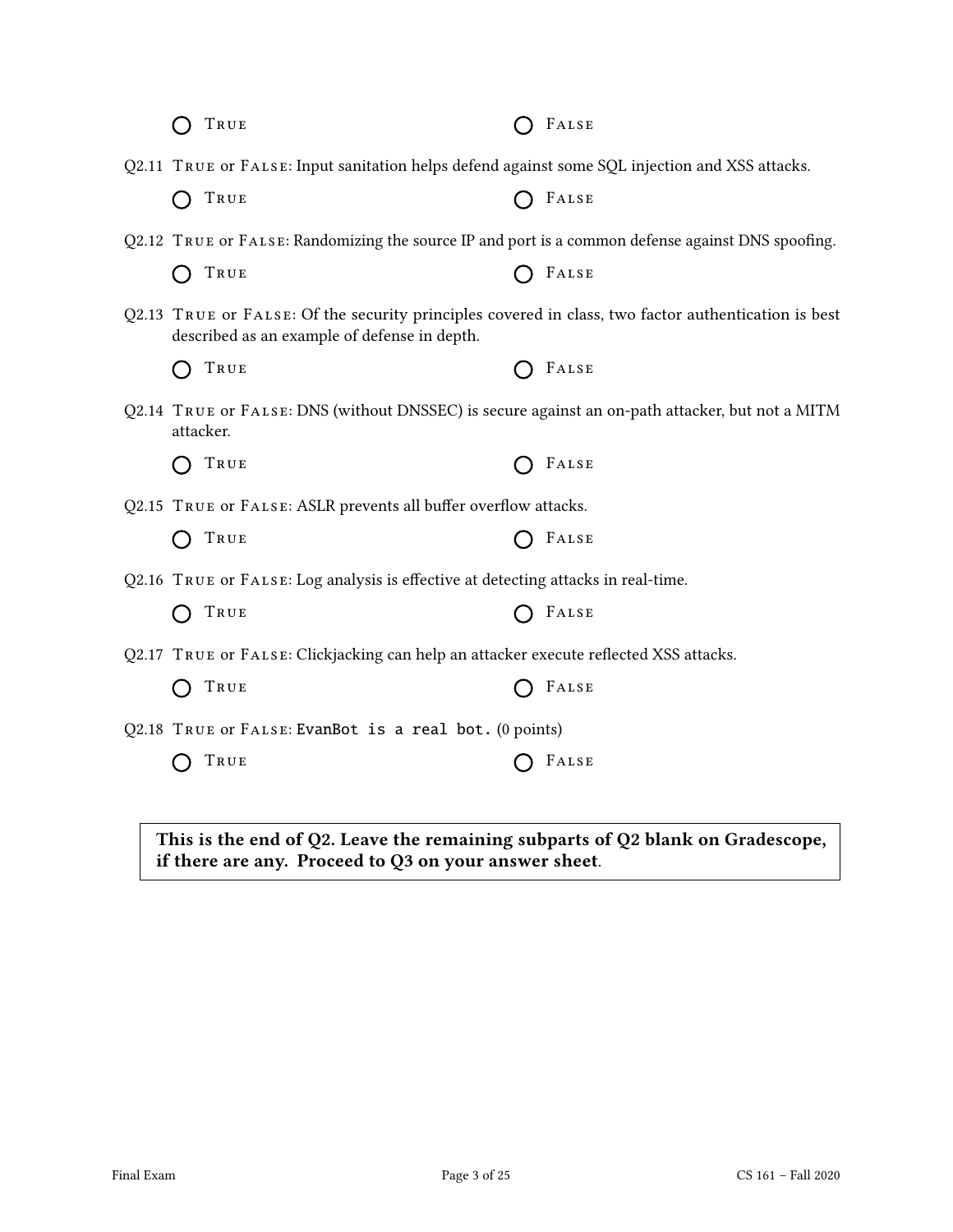## Q3 Indirection (24 points)

Consider the following vulnerable C code:

```
1 \#include < stdlib . h>
2 \mid \#include < string.h>
3
4 \times struct log_entry {
5 char title [8];
6 char * msg;
7 };
8
9 void log_e vent (char * title, char * msg) {
10 size_t len = strnlen (msg, 256);
11 if ( len == 256) return; /* Message too long. */
12 struct log_{\text{entry}} * entry = malloc(sizeof(struct log_{\text{entry}}));13 entry –>msg = malloc(256);
14 strcpy (entry -> title, title);
15 strncpy (entry ->msg, msg, len + 1);
16 add_to_log(entry); /* Implementation not shown. */
17 }
```
Assume you are on a little-endian 32-bit x86 system and no memory safety defenses are enabled.

Q3.1 (3 points) Which of the following lines contains a memory safety vulnerability?

| $\bigcap$ (A) Line 10 | $\bigcirc$ (D) Line 15 |
|-----------------------|------------------------|
| $\bigcap$ (B) Line 13 | $O(E)$ —               |
| $O$ (C) Line 14       | $\bigcap$ (F) —        |

Q3.2 (3 points) Seeing an opportunity to exploit this program, you fire up GDB and step into the log\_event function. Give a GDB command that will show you the address of the rip of the log\_event function. (Abbreviations are fine.)

Enter your answer in the text box on Gradescope.



Q3.3 (3 points) Fill in the numbered blanks on the following stack and heap diagram for log\_event. Assume that lower-numbered addresses start at the bottom of both diagrams.

Clarification during exam: The stack diagram shown is incorrect. The values 1 and title should should be swapped on the stack.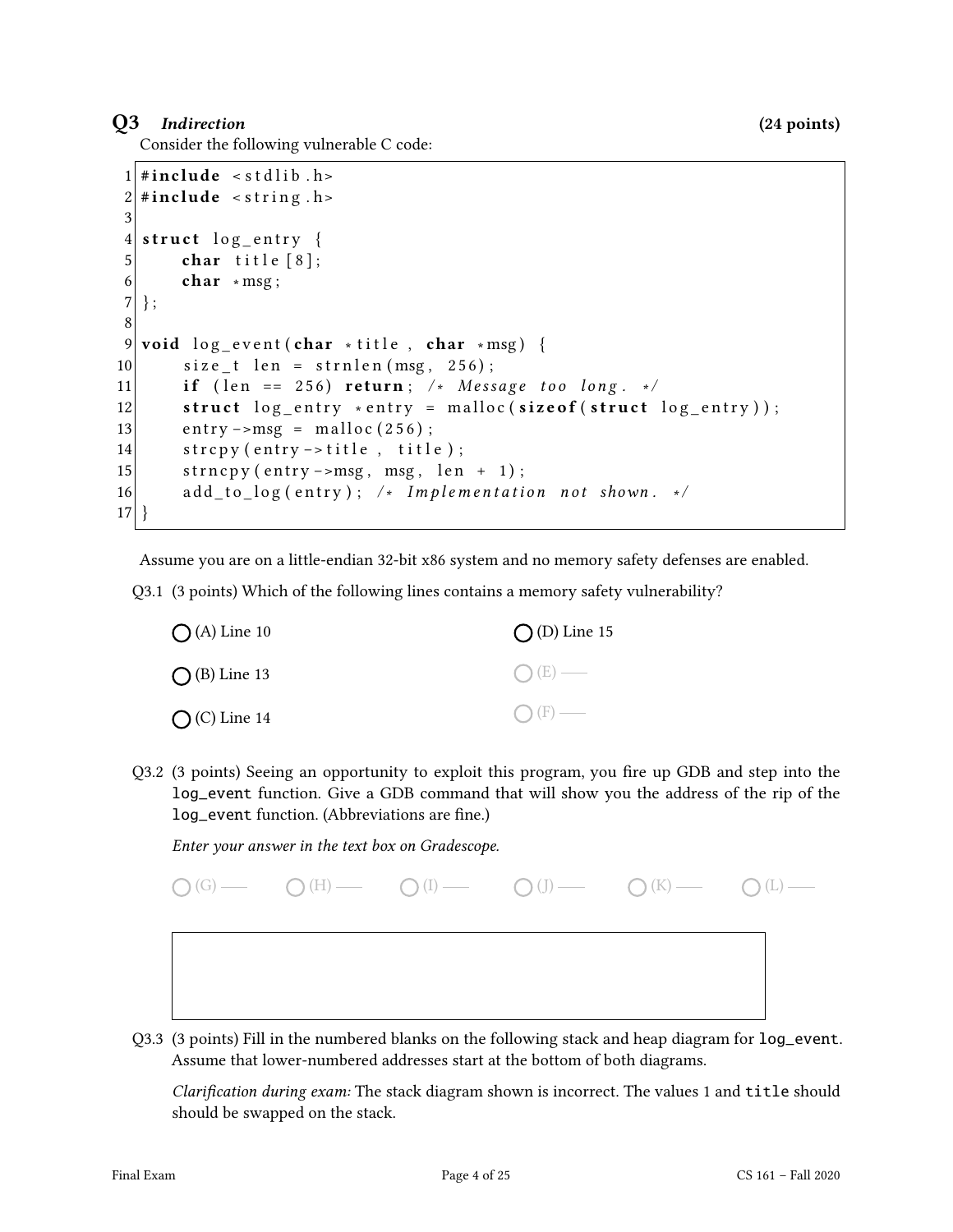

Using GDB, you find that the address of the rip of log\_event is 0xbfffe0f0.

Let SHELLCODE be a 40-byte shellcode. Construct an input that would cause this program to execute shellcode. Write all your answers in Python 2 syntax (just like Project 1).

Q3.4 (6 points) Give the input for the title argument.

Enter your answer in the text box on Gradescope.



Q3.6 (3 points) Which of the following defenses on their own would prevent your exploit?

Note: If stack canaries are enabled, you can assume 0xbfffe0f0 is still the correct address of the RIP.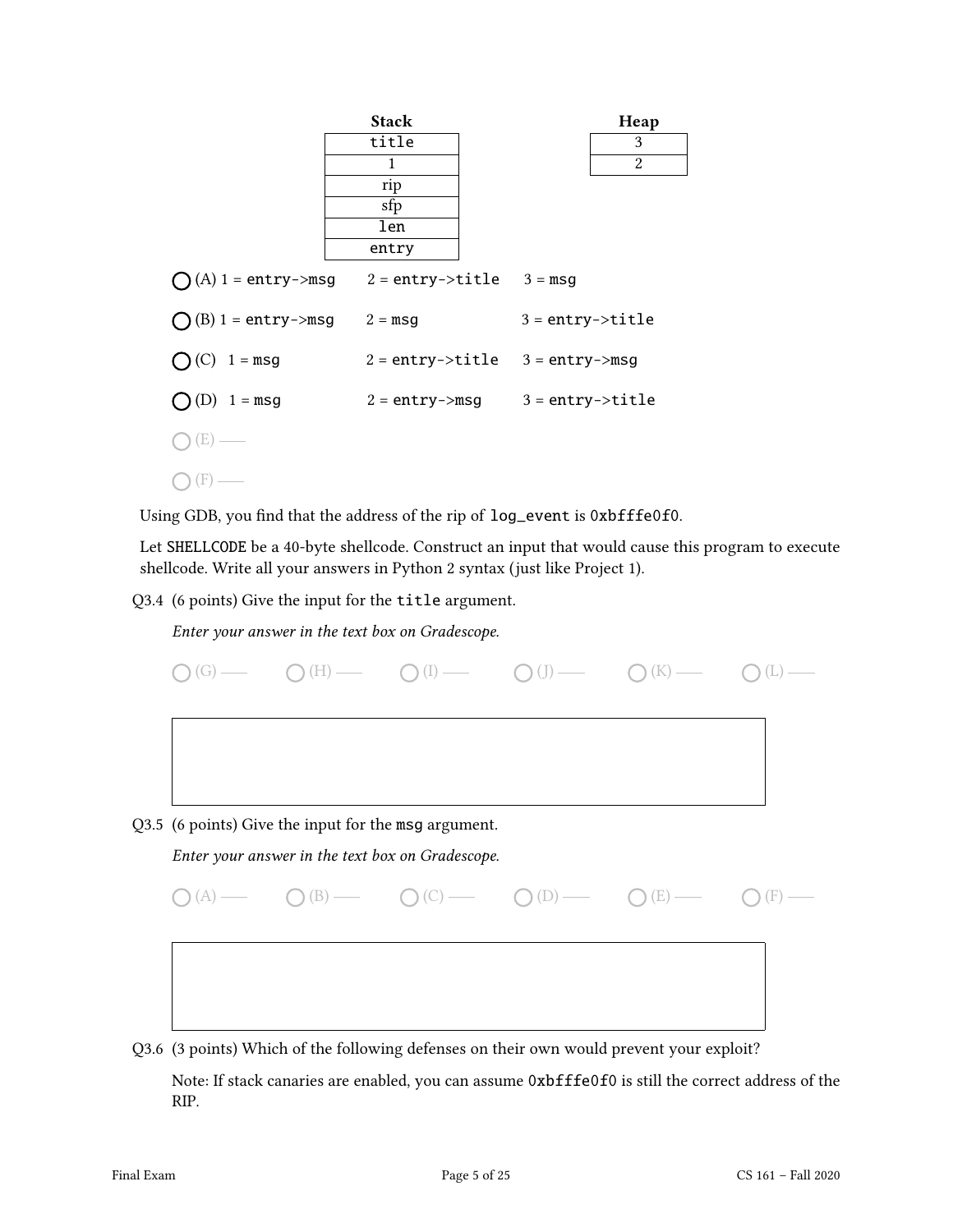| $\Box$ (G) Stack canaries                    | $\Box$ (J) None of the above |
|----------------------------------------------|------------------------------|
| $\Box$ (H) W <sup><math>\land</math></sup> X | $\Box$ (K) —                 |
| $\Box$ (I) ASLR                              | $\Box$ (L) —                 |

This is the end of Q3. Leave the remaining subparts of Q3 blank on Gradescope, if there are any. Proceed to Q4 on your answer sheet.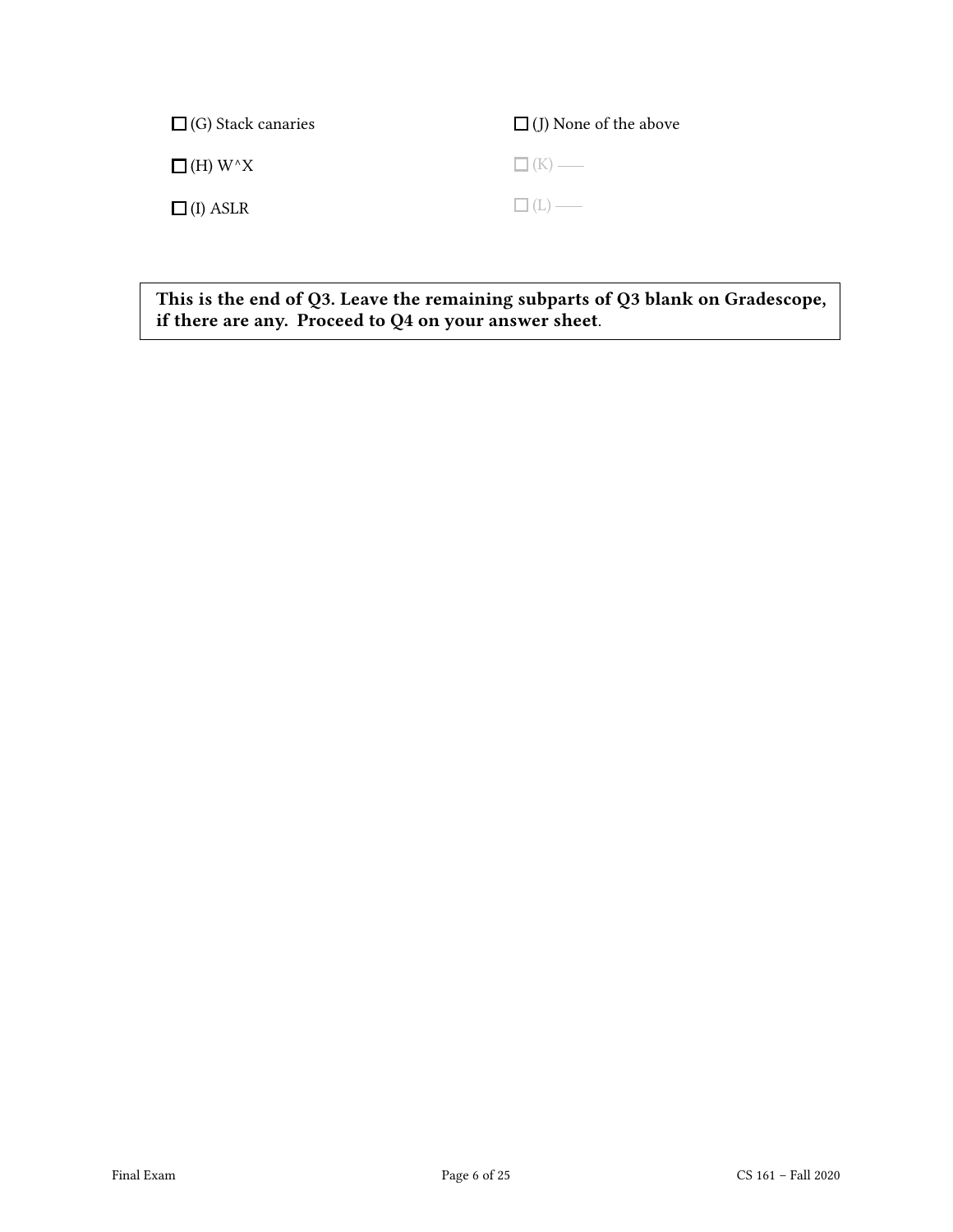## $Q4$  Malcode (12 points) (12 points)

Q4.1 (3 points) Malcode X spreads by making a copy of its own binary on another machine and executing it. Which intrusion detection technique is best for detecting this malcode?

| $\bigcap$ (A) Signature-based detection     | $\bigcap$ (D) Behavioral detection |
|---------------------------------------------|------------------------------------|
| $\bigcap$ (B) Anomaly-based detection       | $\bigcap (E)$ —                    |
| $\bigcap$ (C) Specification-based detection | $\bigcap$ (F) —                    |

Q4.2 (3 points) Malcode X connects to other machines using TLS. Which intrusion detection method is best for detecting this malcode?

Select one option, and briefly justify your answer (1 sentence) in the text box.

|  |  | $O(G)$ NIDS $O(H)$ HIDS $O(I)$ $\longrightarrow$ $O(J)$ $\longrightarrow$ $O(K)$ $\longrightarrow$ $O(L)$ $\longrightarrow$ |  |
|--|--|-----------------------------------------------------------------------------------------------------------------------------|--|
|  |  |                                                                                                                             |  |
|  |  |                                                                                                                             |  |
|  |  |                                                                                                                             |  |

Q4.3 (3 points) Malcode Y spreads by encrypting its binary, copying the encrypted binary and a decryption script to another machine, and executing the decryption script to run the malcode. The encryption key and the IV/nonce (if needed) are randomly generated each time the malcode replicates. Which encryption schemes would cause every copy of the malcode to look different?

Clarification during exam: "Cause every copy of the malcode to look different" means that the encrypted copies of the malcode differ in at least 1 byte.

| $\Box$ (A) AES-ECB | $\Box$ (C) AES-CTR           | $\Box$ (E) — |
|--------------------|------------------------------|--------------|
| $\Box$ (B) AES-CBC | $\Box$ (D) None of the above | $\Box$ (F) — |

Q4.4 (3 points) Malcode Z spreads the same way as Malcode Y. However, instead of randomly generating the encryption key and the IV/nonce (if needed), they are hard-coded into the binary and the decryption script. Which encryption schemes would cause every copy of the malcode to look different?

| $\Box$ (G) AES-ECB | $\Box$ (I) AES-CTR           | $\Box$ (K) — |
|--------------------|------------------------------|--------------|
| $\Box$ (H) AES-CBC | $\Box$ (J) None of the above | $\Box$ (L) — |

This is the end of Q4. Leave the remaining subparts of Q4 blank on Gradescope, if there are any. Proceed to Q5 on your answer sheet.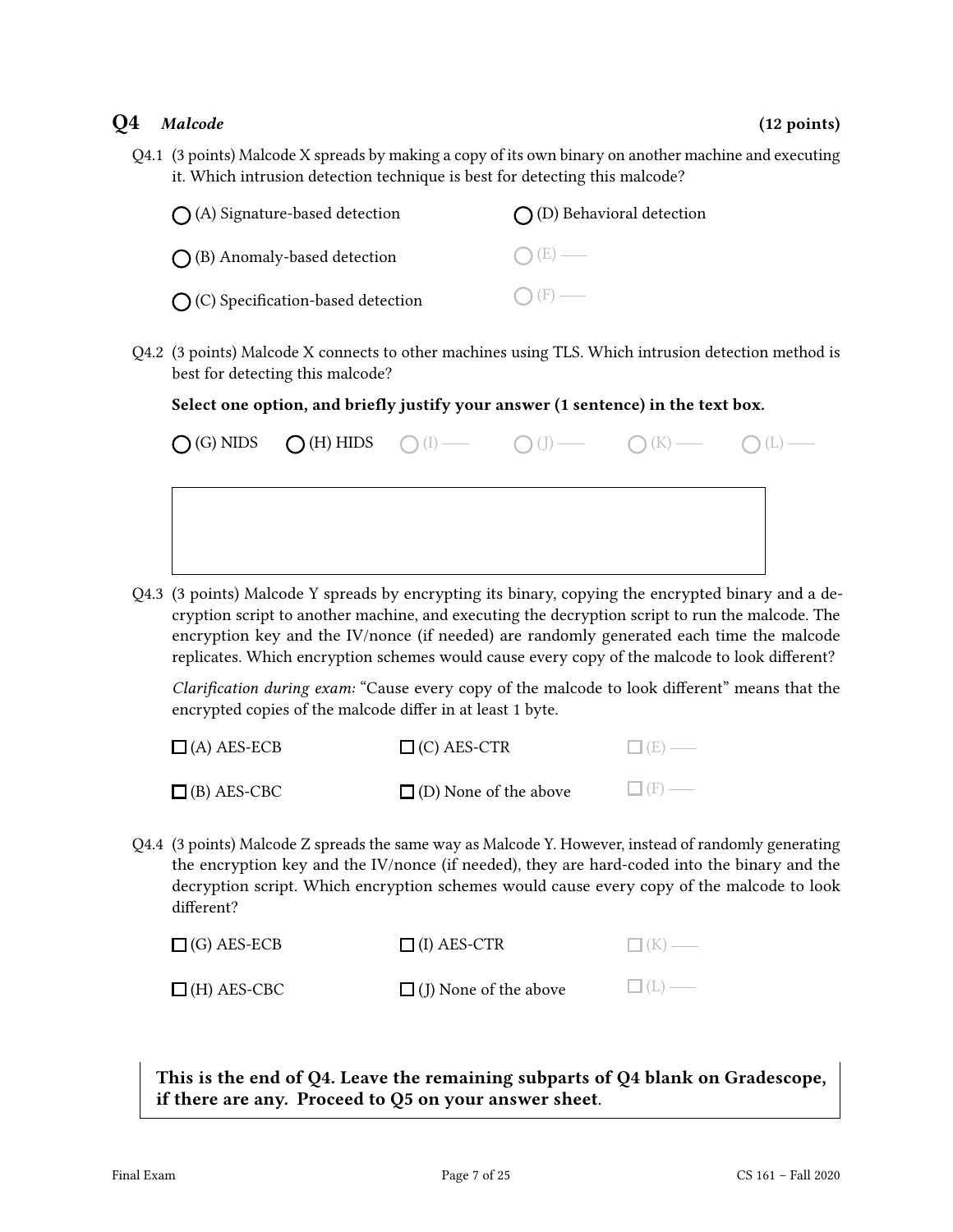## Q5 CalCentral Security (20 points)

Given your performance as a skilled attacker of the UnicornBox website, university administrators have asked you to assess the security of the CalCentral platform.

The CalCentral website is set up as follows:

- CalCentral is located at https://calcentral.berkeley.edu/.
- The Central Authentication Service (CAS) is located at https://auth.berkeley.edu/.
- CalCentral uses session tokens stored in cookies for authentication, similar to Project 3. The session token cookie has domain berkeley.edu, and the Secure and HttpOnly flags are set.
- CalCentral does not use CSRF tokens or any form of CSRF protection.

Each subpart is independent.

Q5.1 (3 points) When a user attempts to sign in on CalCentral, the CAS login portal appears in a pop-up window.

TRUE OR FALSE: Because CalCentral and CAS have the same origin, CAS can update the CalCentral webpage when a user signs in successfully.

 $\bigcap$  (A) True, because CalCentral and CAS are managed by the same organization.

 $\bigcap$  (B) True, because windows with the same origin can interact with each other.

 $\bigcap$  (C) False, because pop-up windows can never affect other windows, regardless of the origin.

 $\bigcap$  (D) False, because CalCentral and CAS don't have the same origin.

 $\bigcap(E)$  —

 $\bigcap$  (F) —

Q5.2 (3 points) When a user attempts to sign in on CalCentral, the CAS login portal appears in an iframe embedded on the CalCentral page.

TRUE OR FALSE: This design allows CalCentral to modify the text field on the CAS website to autofill the username field.

 $\bigcap$  (G) True, because CalCentral and CAS are managed by the same organization.

 $\bigcap$  (H) True, because the inner frame is loaded with the same origin of the outer frame.

 $\bigcap$  (I) False, because Javascript is needed to autofill form fields.

 $\bigcap$  (J) False, because the outer frame cannot affect the contents of the inner frame.

 $\bigcap (K)$  —

 $\bigcap(L)$  —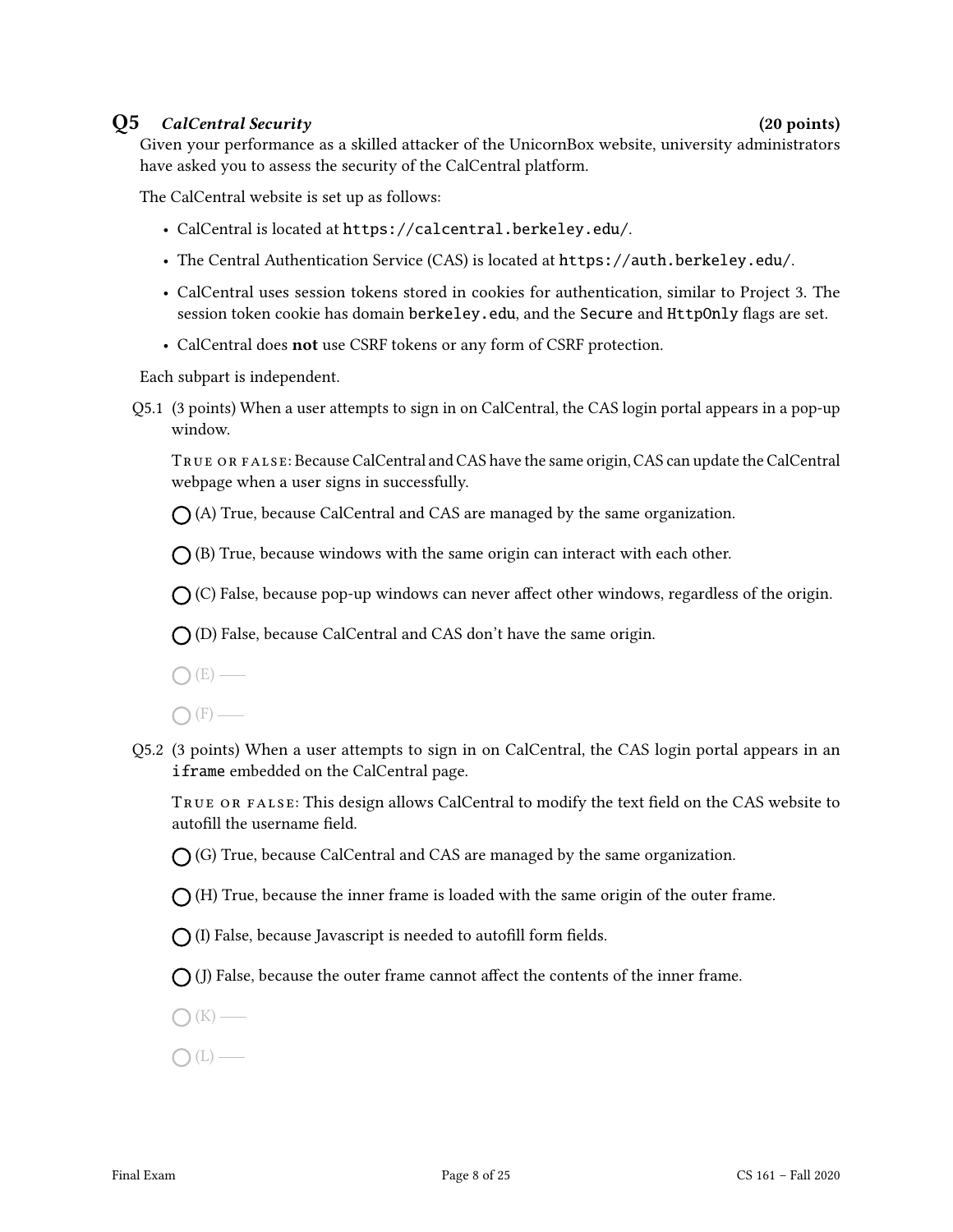Q5.3 (3 points) If a user is logged into CalCentral (has a valid session token cookie), a GET Request to https://calcentral.berkeley.edu/api/photo/ will contain a response with their CalCentral photo. The website https://evil.com/ loads an image with the following HTML snippet:

<image src="https://calcentral.berkeley.edu/api/photo/">

True or false: If a user is currently signed into CalCentral, the https://evil.com/ website will be able to successfully display their photo.

 $\bigcap$  (A) True, because the browser attaches the session token in the request to CalCentral.

 $\bigcap$  (B) True, because the referer in the request is https://calcentral.berkeley.edu.

 $\bigcap$  (C) False, because the browser does not attach the session token in the request to CalCentral.

 $\bigcap$  (D) False, because the referer in the request is https://evil.com.

 $\bigcap (E)$  —

 $\bigcap$  (F) —

Q5.4 (3 points) You find a reflected XSS vulnerability on CAS. https://berkeley.edu has a footnote that says "UC Berkeley."

True or false: Using this vulnerability, you can cause the victim to see "CS 161 Enterprises" in the footnote when they visit https://berkeley.edu.

Clarification during exam: The footnote on https://berkeley.edu/ is part of the static HTML page.

 $\bigcap$  (G) True, because the script runs with the same origin as https://berkeley.edu.

 $\bigcap$  (H) True, because XSS subverts the same-origin policy.

 $\bigcap$  (I) False, because the script runs with a different origin from https://berkeley.edu.

 $\bigcap$  (J) False, because the script only affects the browser's local copy of the site.

 $\bigcap (K)$  —

 $\bigcap(L)$ —

Q5.5 (3 points) You find a stored XSS vulnerability on CalCentral.

TRUE OR FALSE: Using this vulnerability, you can cause the victim to load CalCentral with the "My Academics" button changed to link to https://evil.com/.

 $\bigcap$  (A) True, because Javascript on a page can change that page's HTML

 $\bigcap$  (B) True, because CalCentral does not implement CSRF tokens.

 $\bigcirc$  (C) False, because Javascript on a page cannot change that page's HTML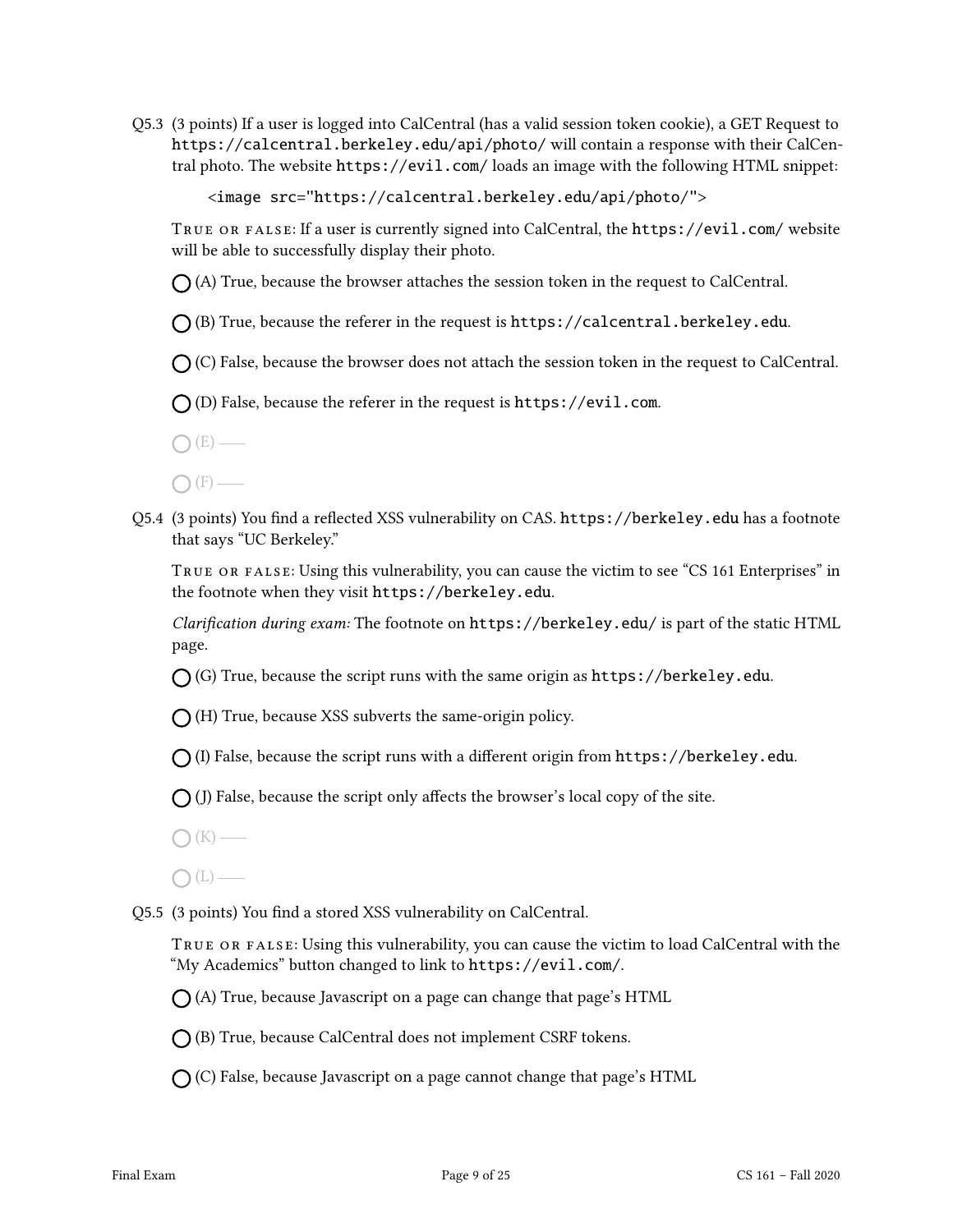$\bigcap$  (D) False, because https://evil.com has a different origin from CalCentral

 $\bigcap (E)$  —  $\bigcap$  (F) —

Q5.6 (5 points) When a GET Request is made to https://calcentral.berkeley.edu/api/classes/, the server checks if the request's cookies contain the user's CalCentral session token. If a valid session cookie is found, the response contains a list of that user's classes. Otherwise, the server responds with Error.

Assume that you control each of the domains below. Select all domains where you'd be able to retrieve the class list of a victim who's currently signed in to CalCentral.

Hint: Recall that CalCentral does not use CSRF tokens or any form of CSRF protection.

Clarification during exam: "Retrieve the class list" means that the attacker is able to learn the class list.

 $\Box$ (G) https://evil.edu/

 $\Box$ (H) https://berkeley.edu/

(I) https://auth.berkeley.edu/

 $\Box$ (J) https://evil.calcentral.berkeley.edu/

 $\square$ (K) http://calcentral.berkeley.edu/

 $\Box$  (L) None of the above

This is the end of Q5. Leave the remaining subparts of Q5 blank on Gradescope, if there are any. Proceed to Q6 on your answer sheet.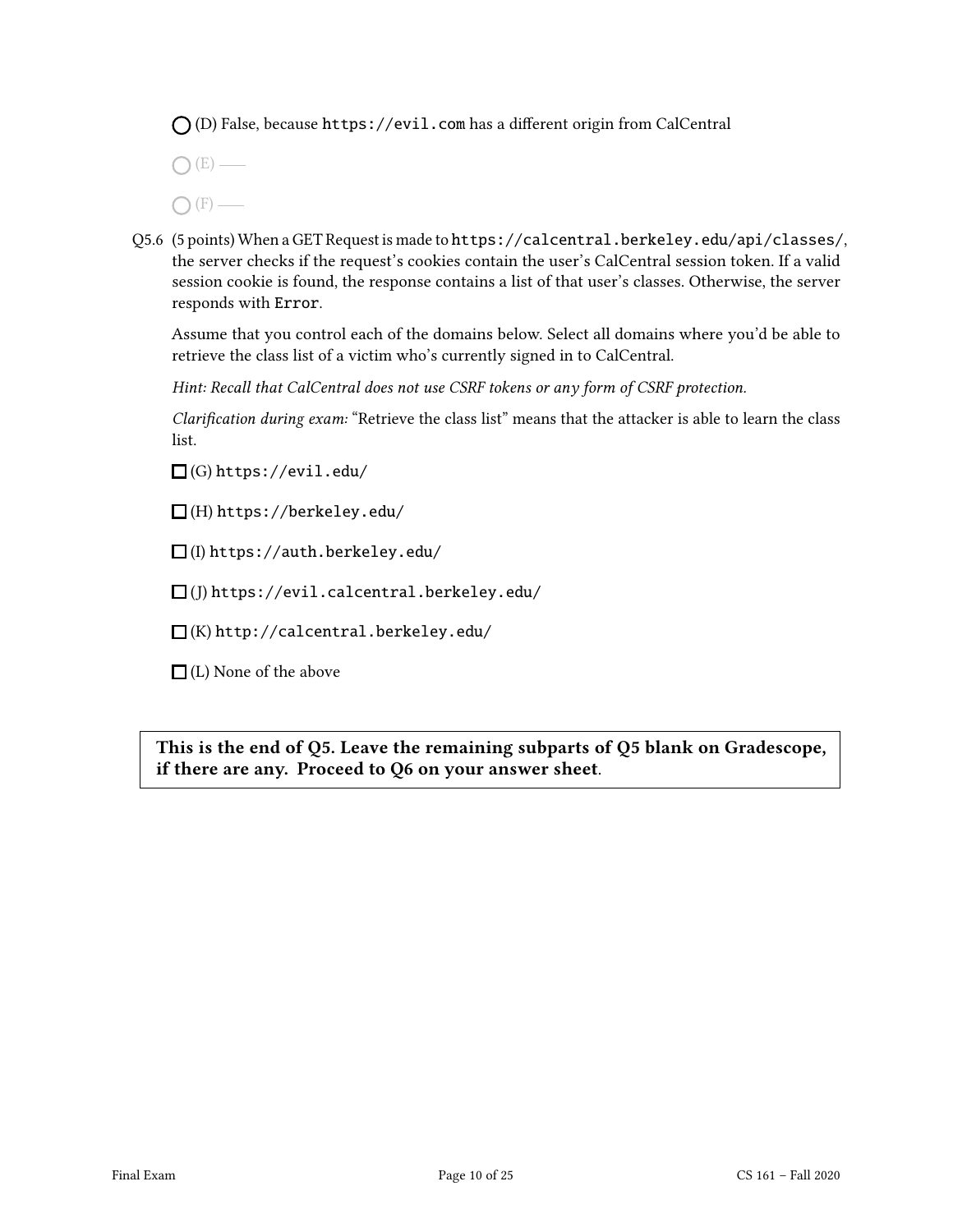### Q6 To Believe or Not To Believe (15 points)

You are a detective at the Universal Conflict-resolution Bureau (UCB). You have been presented with a new case: Alice claims that Bob agreed to pay her \$100. As evidence, she has a message from Bob, "I, Bob, owe Alice \$100," along with some cryptography applied to the message.

Decide whether each piece of cryptographic evidence below is sufficient to believe her claim that this message is from Bob.

- $m$  is the message from Bob.
- PK, SK is a public-private key pair.
- MAC is a cryptographically secure message authentication code function.
- $k_1$  and  $k_2$  is a secret key shared between Alice and Bob.

Clarification during exam:  $k_1$  and  $k_2$  are both secret keys shared between Alice and Bob.

- H is a cryptographically secure hash function.
- Sign(SK,  $m$ ) is a digital signature algorithm signing a message  $m$  with secret key SK.
- Enc, Dec is an IND-CPA secure symmetric encryption scheme.

Clarification during exam: For all parts, you verify any signature you are presented with against the corresponding public key.

Clarification during exam: For all parts, Alice is not capable of stealing other people's private keys.

Clarification during exam: All subparts are independent.

Q6.1 (3 points) Alice presents you with  $Sign(SK, m)$  and PK.

You obtain Sign(SK $_{CA}$ , "Bob's public key is PK") from a certificate authority you trust. SK $_{CA}$  is the secret key of the CA, and you know the corresponding public key.

| $\bigcap$ (A) m must be from Bob.            | $O(D)$ —        |
|----------------------------------------------|-----------------|
| $\bigcap$ (B) m is not necessarily from Bob. | $O(E)$ —        |
| $O(C)$ —                                     | $\bigcap$ (F) — |

Q6.2 (3 points) Alice presents you with  $H(m)$ .

| $\bigcap$ (G) m must be from Bob.            | $\bigcirc$ (J) — |
|----------------------------------------------|------------------|
| $\bigcap$ (H) m is not necessarily from Bob. | $\bigcap (K)$ —  |
| $\bigcap (I)$ —                              | $O(L)$ —         |

Q6.3 (3 points) Alice presents you with  $\mathsf{MAC}(k_1, m)$  and the secret key  $k_1$ .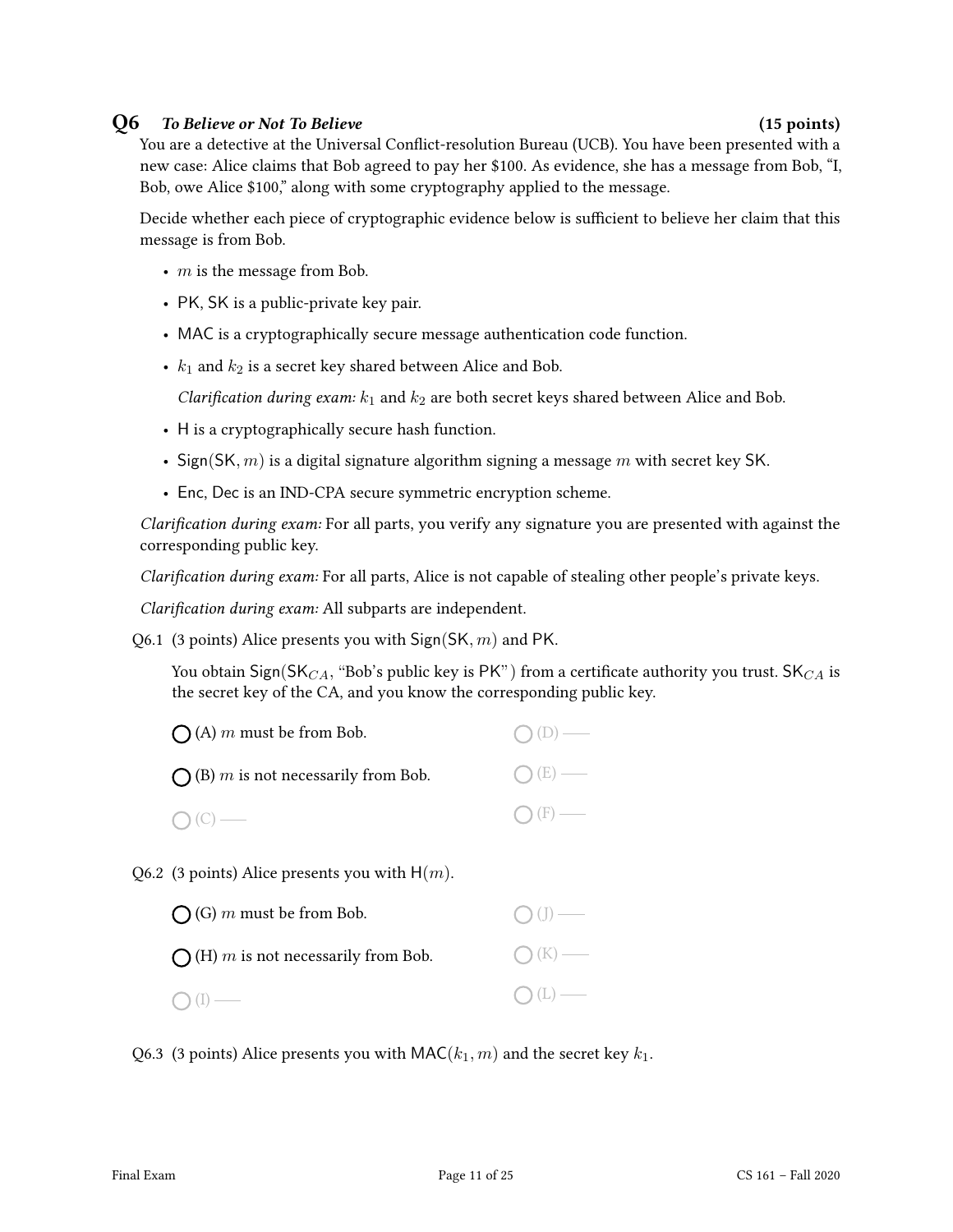| $\bigcap$ (A) m must be from Bob.            | $O(D)$ —        |
|----------------------------------------------|-----------------|
| $\bigcap$ (B) m is not necessarily from Bob. | $O(E)$ —        |
| $O(C)$ —                                     | $\bigcap$ (F) — |

Q6.4 (3 points) Alice presents you with  $\mathsf{MAC}(k_1, \mathsf{Enc}(k_2, m))$  and the secret keys  $k_1$  and  $k_2$ .

| $\bigcap$ (G) m must be from Bob.            | $\bigcap$ (J) — |
|----------------------------------------------|-----------------|
| $\bigcap$ (H) m is not necessarily from Bob. | $\bigcap (K)$ — |
| $O(I)$ —                                     | $\bigcap (L)$ — |

Q6.5 (3 points) Alice presents you with  $Sign(SK, m)$ , PK.

Additionally, Alice generates a certificate with her public key,  $\rm{Sign}(SK_{Alice},$  "Bob's public key is  $\rm PK"$  ) and presents you with the certificate and her public key  $\mathsf{PK}_\mathrm{Alice}.$ 

Clarification during exam: Alice generates a certificate with her private key, not her public key.

| $\bigcap$ (A) m must be from Bob.            | $O(D)$ —        |
|----------------------------------------------|-----------------|
| $\bigcap$ (B) m is not necessarily from Bob. | $O(E)$ —        |
| $\bigcap (C)$ —                              | $\bigcap$ (F) — |

This is the end of Q6. Leave the remaining subparts of Q6 blank on Gradescope, if there are any. Proceed to Q7 on your answer sheet.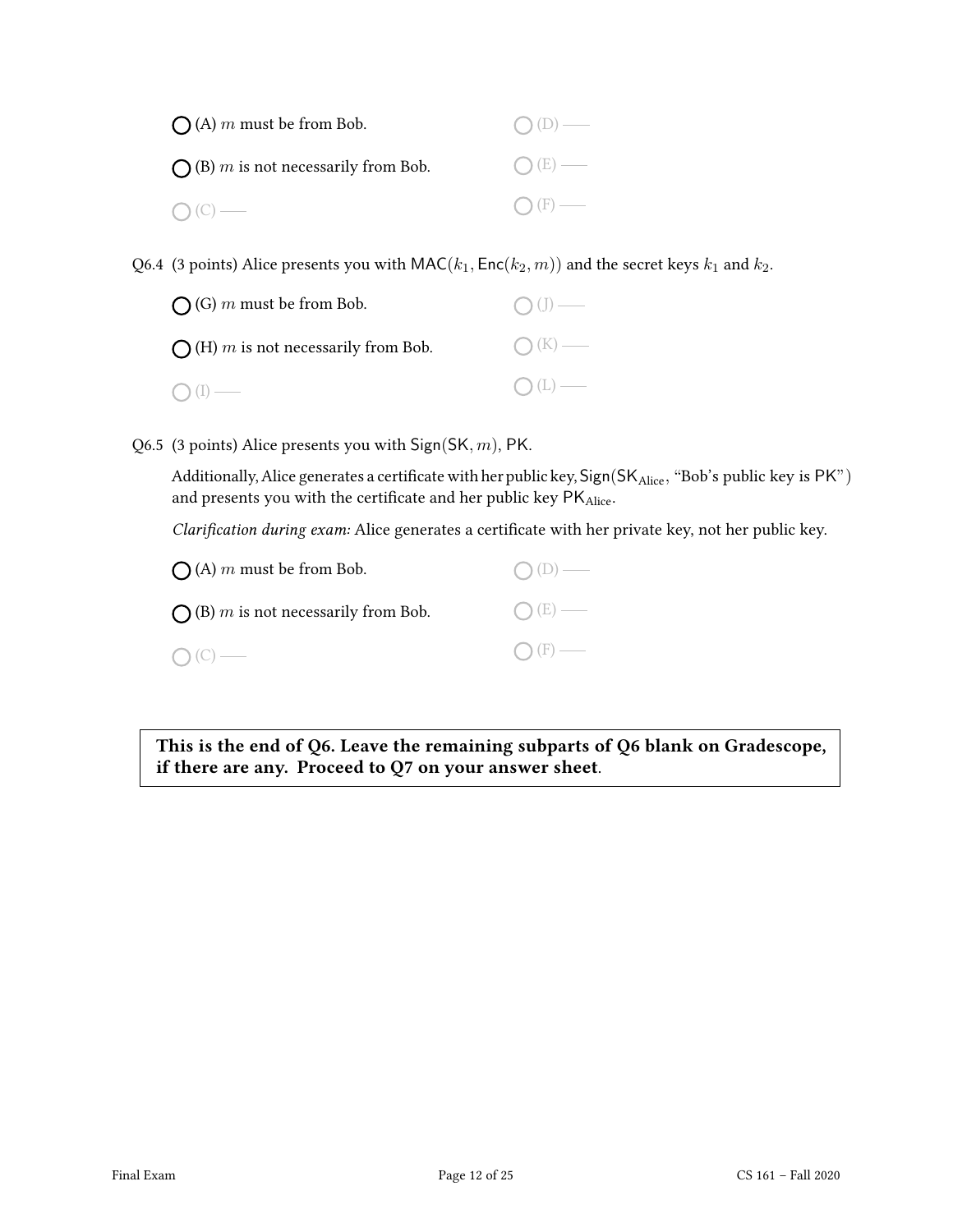## $Q7$  DKIM (20 points)

DKIM (DomainKeys Identified Mail) is an email integrity scheme that prevents an attacker from forging the sender  $(From:)$  field and thus spoofing an email.

In DKIM, each mail server has a domain, such as 1e100.net, and many public-private key pairs for signing emails. Each key pair has a unique numerical key ID.

To send an email, the sending mail server first verifies the sender's identity. Then the mail server attaches a DKIM header to the email. The header contains a signature on the email, the server's domain, and the ID of the key used to generate the signature.

To verify a DKIM header, you need to look up a public key to verify the signature. The public keys are stored using DNSSEC. To find a DKIM public key with domain  $\{DOMAIN\}$  and key ID  $\{KEY\_ID\}$ , you make a DNSSEC query for {Key\_ID}. \_domainkey. {DOMAIN} and receive a TXT type record with the public key.

For example, the name server for 20161025. \_domainkey. 1e100.net has a TXT record with a public key. The public key has ID 20161025 and is used by the 1e100.net mail server.

Clarification during exam: Assume that \_domainkey subdomain directly issues TXT records for {KEY\_ID}.\_domainkey. For example, the \_domainkey.1e100.net nameserver directly issues TXT records for

20161025.\_domainkey.1e100.net.

Q7.1 (3 points) Which attacks on their own would help you learn how many DKIM keys a mail server is using?

| $\Box$ (A) Zone enumeration with NSEC  | $\Box$ (D) None of the above |
|----------------------------------------|------------------------------|
| $\Box$ (B) Zone enumeration with NSEC3 | $\Box$ (E) —                 |
| $\Box$ (C) Kaminsky attack             | $\Box$ (F) —                 |

Consider making a DNSSEC query to obtain the public key with ID 12875102 for the domain stanfraud.com. Assume that you start with an empty cache (except the hardcoded KSK of the root). Assume that the \_domainkey subdomain uses a different KSK and ZSK from its parent domain.

For each of the next 3 subparts, list the records of each type in your cache after the query. Your answer should be a list of domains, e.g. google.com, . (root), org, \_domainkey.stanfraud.com.

 $Q7.2$  (3 points) DS type record(s) with hash(es) of the KSKs of the following name server(s):

Enter your answer in the text box on Gradescope.

|  | $\bigcirc$ (G) $\longrightarrow$ $\bigcirc$ (H) $\longrightarrow$ $\bigcirc$ (I) $\longrightarrow$ $\bigcirc$ (J) $\longrightarrow$ $\bigcirc$ (K) $\longrightarrow$ $\bigcirc$ (L) $\longrightarrow$ |  |
|--|-------------------------------------------------------------------------------------------------------------------------------------------------------------------------------------------------------|--|
|  |                                                                                                                                                                                                       |  |
|  |                                                                                                                                                                                                       |  |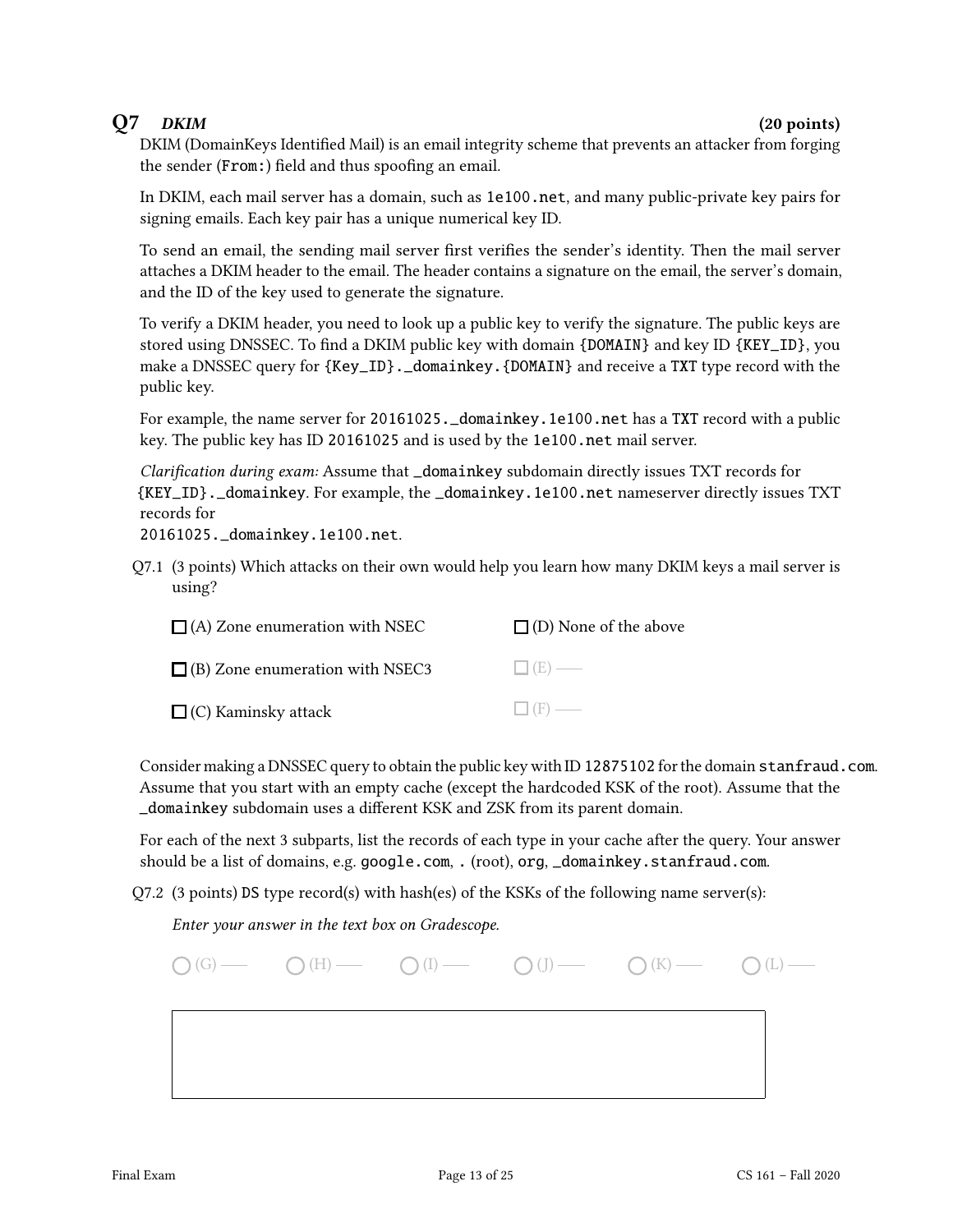Q7.3 (3 points) DNSKEY type record(s) with the public key(s) (either ZSK or KSK) of the following name server(s):

Enter your answer in the text box on Gradescope.  $O(A)$   $O(B)$   $O(C)$   $O(D)$   $O(E)$   $O(E)$   $O(F)$   $O(F)$ 

Q7.4 (3 points) TXT type record(s) with the public key(s) of the following name server(s) or mail server(s): Enter your answer in the text box on Gradescope.



Q7.5 (5 points) Which of the following private keys, if stolen on their own, would let an attacker create DKIM signatures as the 1e100.net mail server? Select all that apply.

Clarification during exam: The DKIM key refers to the private key in the DKIM key pair.

| $\Box$ (A) ZSK for the net name server       | $\Box$ (D) A DKIM key for the 1e100 net domain                |
|----------------------------------------------|---------------------------------------------------------------|
| $\Box$ (B) KSK for the 1e100 net name server | $\Box$ (E) ZSK for the $\_domainkey$ . 1e100. net do-<br>main |
|                                              |                                                               |

(C) KSK for the web.1e100.net name server  $\Box$  (F) None of the above

Q7.6 (3 points) Consider 2 versions of DKIM. In Version A, mail servers use the same key pairs indefinitely. In Version B, each week, every mail server switches all of its key pairs and publishes the old private keys.

You send an email with a valid DKIM signature, and someone else publishes that email months later. Which version(s) of DKIM would let you credibly deny that you sent that email?

Assume that nobody compromises your email account and nobody steals any private signing keys in DNSSEC and DKIM.

Clarification during exam: For Version B of DKIM, assume that the mail server publishes old public keys along with the old private keys.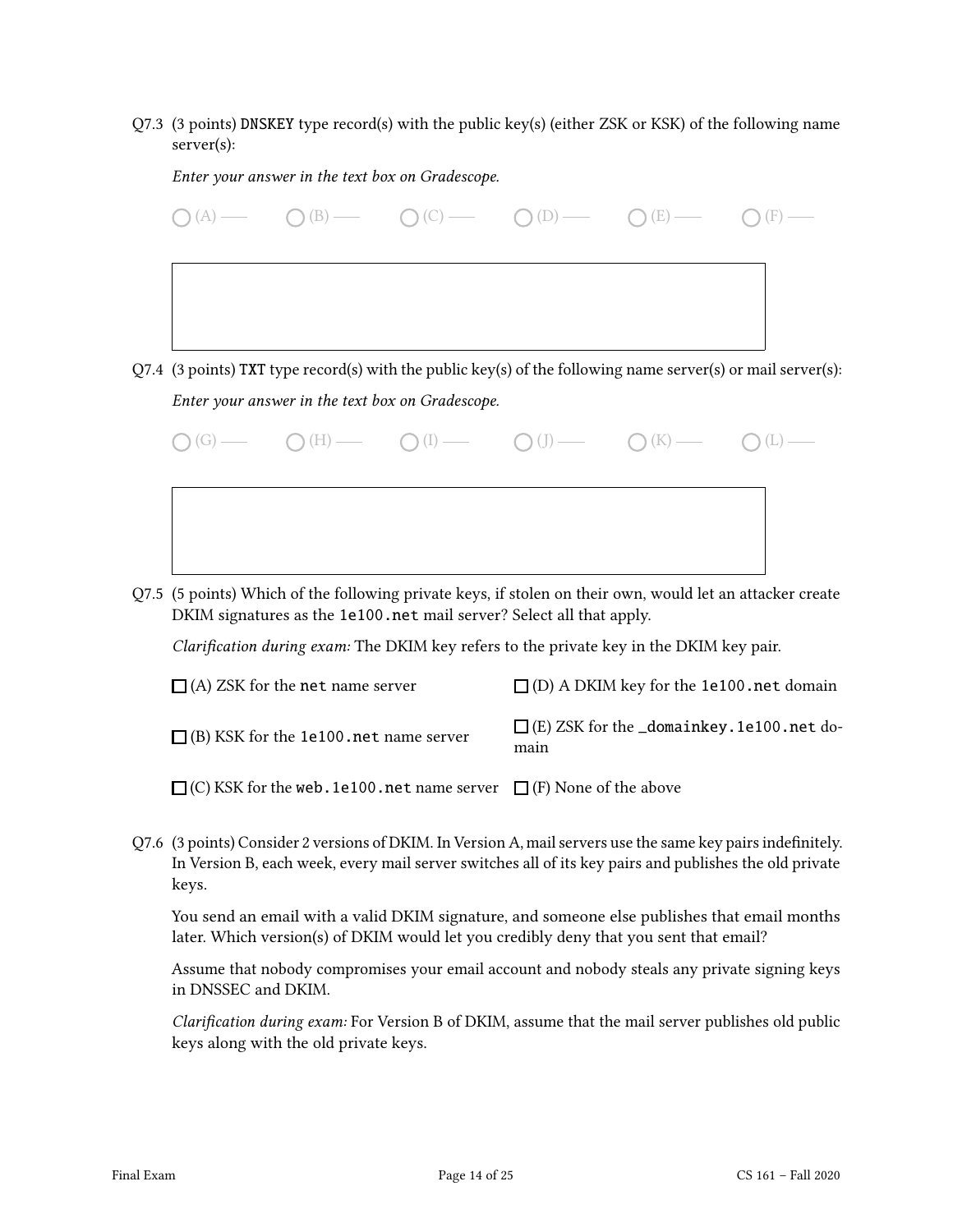| $\bigcap$ (G) Neither version | $\bigcap$ (J) Both Version A and Version B |
|-------------------------------|--------------------------------------------|
| $\bigcap$ (H) Version A only  | $\bigcap (K)$ —                            |
| $\bigcap$ (I) Version B only  | $O(L)$ —                                   |

This is the end of Q7. Leave the remaining subparts of Q7 blank on Gradescope, if there are any. Proceed to Q8 on your answer sheet.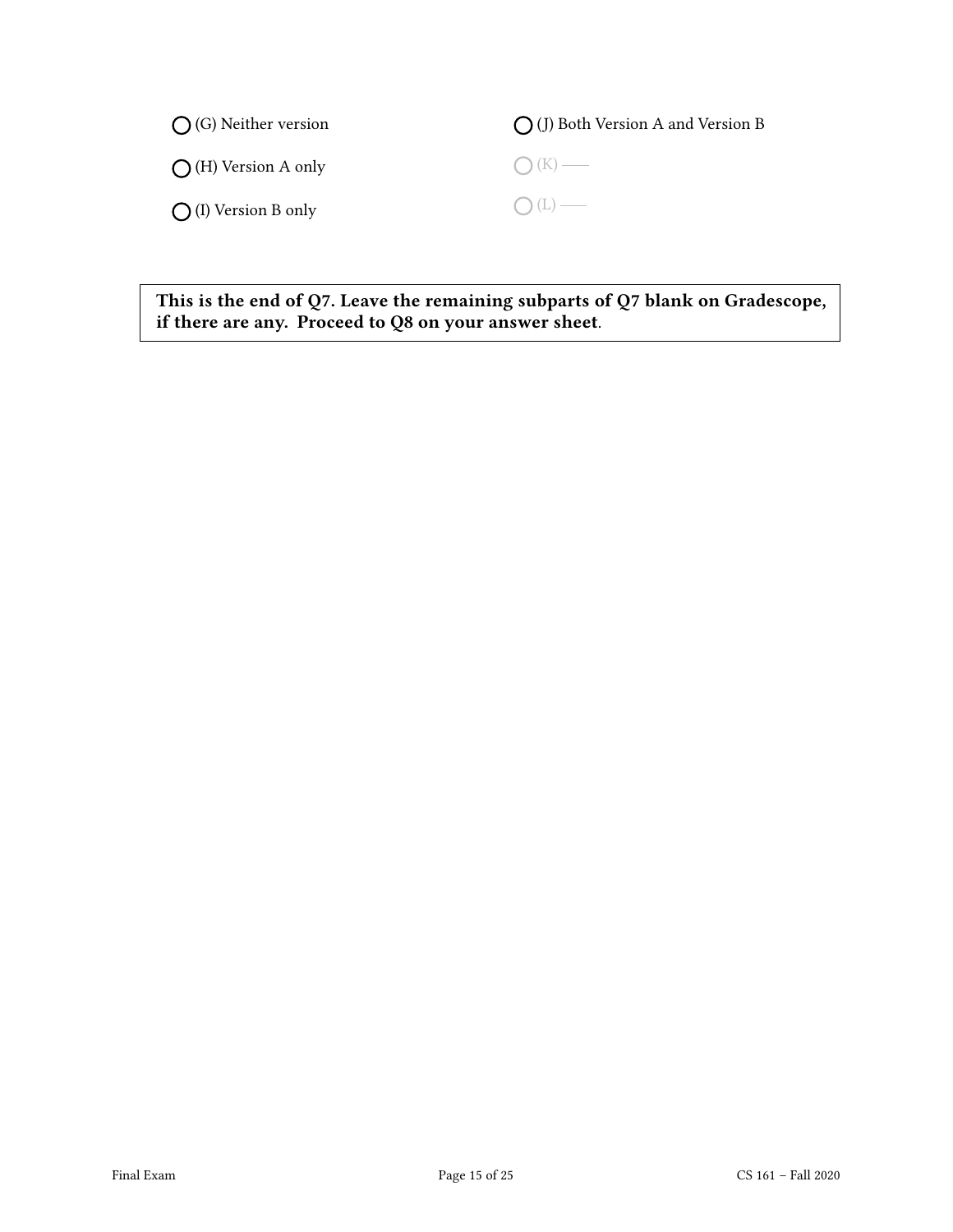## Q8 ACK Flood (12 points)

Recall that a SYN flooding attack overwhelms a server by sending a huge number of TCP packets with the SYN flag set.

ACK flooding is another DoS attack based on TCP, where the attacker sends a huge number of packets with the ACK flag set. This causes the server to exhaust resources trying to match each ACK packet to an existing TCP connection.

Q8.1 (4 points) Which of the following can be overwhelmed by an ACK flooding attack? Select all that apply.

 $\Box$  (A) Intermediate layer 3 routers (also called autonomous systems)

 $\Box$  (B) DNS name servers that only respond to DNS queries

 $\Box$  (C) HTTP web servers that only respond to HTTP requests

 $\Box$  (D) HTTPS web servers that only respond to HTTP and HTTPS requests

 $\Box$  (E) None of the above

 $\Box$ (F) —

Q8.2 (3 points) Which of the following could effectively defend against ACK flooding attacks while allowing legitimate connections? Select all that apply.

Hint: Recall that the ACK flag is used both in the TCP handshake and in sending messages over TCP.

| $\Box$ (G) Logging | $\Box$ (J) None of the above |
|--------------------|------------------------------|
| $\Box$ (H) NIDS    | $\Box$ (K) —                 |
| $\Box$ (I) HIDS    | $\Box(L)$                    |

Q8.3 (5 points) Which field(s) in the packet headers must be set to a fixed value (cannot be random garbage) to target a specific process on a specific server?

| $\Box$ (A) Source IP      | $\Box$ (D) Destination port  |
|---------------------------|------------------------------|
| $\Box$ (B) Destination IP | $\Box$ (E) Sequence number   |
| $\square$ (C) Source port | $\Box$ (F) None of the above |

This is the end of Q8. Leave the remaining subparts of Q8 blank on Gradescope, if there are any. Proceed to Q9 on your answer sheet.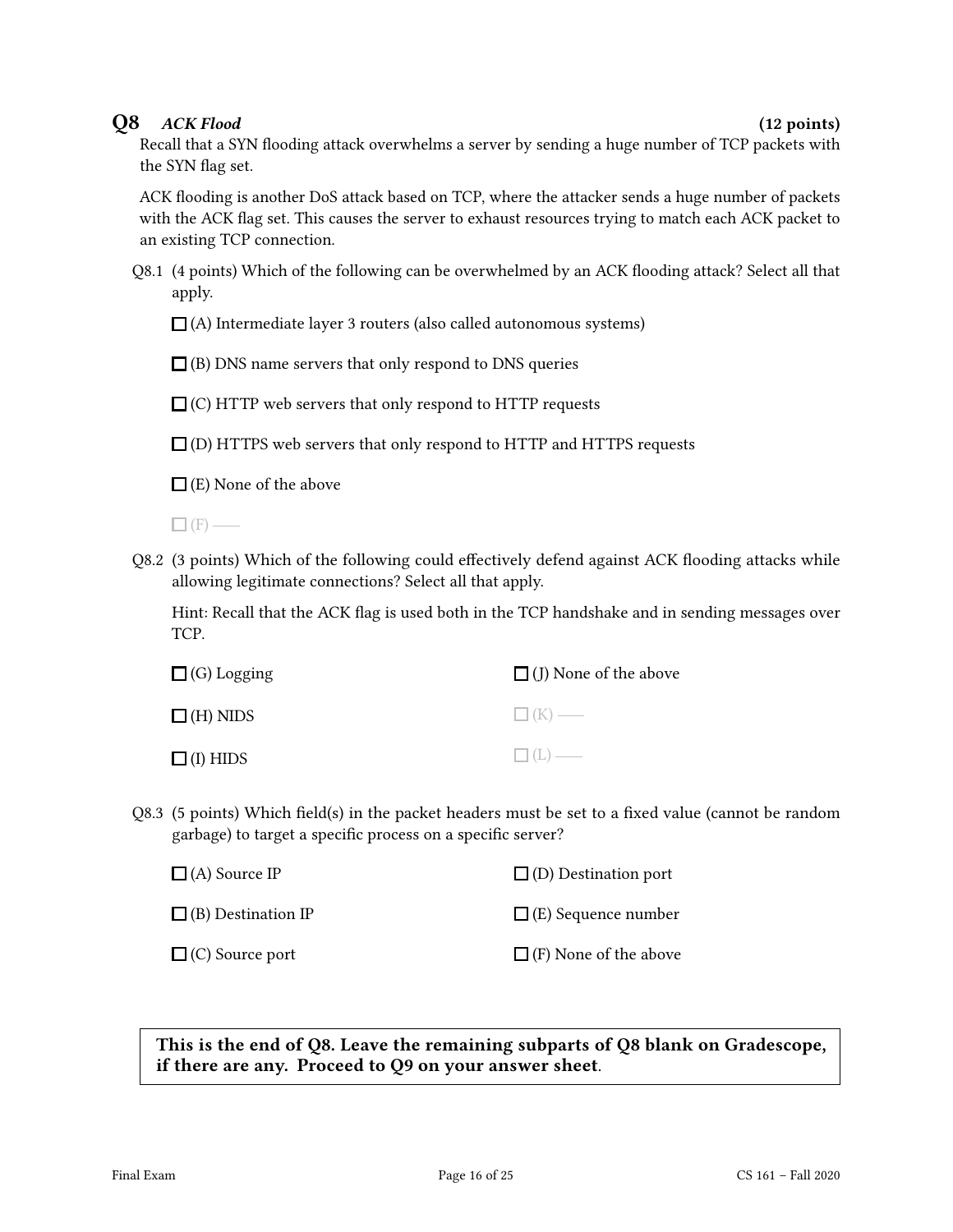### Q9 Pre-Master Secrets (15 points)

Recall that in TLS, the client random value  $R_B$ , the server random value  $R_S$ , and the pre-master secret PS are used to derive the symmetric keys. This question considers several possible algorithms for deriving the symmetric keys.

For simplicity, suppose that we always generate one master key from  $R_B$ ,  $R_S$ , and  $PS$ , and then we use a hash-based key derivation function (HKDF) to generate the four symmetric keys from the one master key.

Assume that  $R_B, R_S,$  and  $PS$  are all randomly generated integers between  $0$  and  $2^{256}$  unless otherwise stated. For each master key derivation scheme below, select all attacks a man-in-the-middle can do.

Clarification during exam: The attacker learns the value of the master key as long as the attacker knows the key derived by the client and the key derived by the server.

Clarification during exam: For all parts, assume that the MITM has observed previous handshakes between the client and the server.

Clarification during exam: Assume that all addition operations are performed on unsigned, 256-bit integers. The output is taken modulo  $2^{256}.$ 

Clarification during exam: It is okay for the TLS handshake to fail, as long as the client/server derived a previously-used master key.

Q9.1 (3 points) Standard RSA TLS is used. To generate the master key, ignore  $PS$ , and add the other two values together: Master key =  $R_B + R_S$ .

 $\Box$  (A) Learn the value of the master key

 $\Box$ (B) Make the server derive a previously-used master key in a future handshake

 $\Box$  (C) Make the client derive a previously-used master key in a future handshake

 $\square$  (D) None of the above

 $\Box$  (E) —

 $\Box$  (F) —

Q9.2 (3 points) Standard RSA TLS is used. To generate the master key, ignore  $R_B$ , and add the other two values together: Master key =  $R_S + PS$ .

 $\Box$  (G) Learn the value of the master key

 $\Box$  (H) Make the server derive a previously-used master key in a future handshake

 $\Box$  (I) Make the client derive a previously-used master key in a future handshake

 $\Box$  (J) None of the above

 $\Box$ (K) —

 $\Box$ (L) —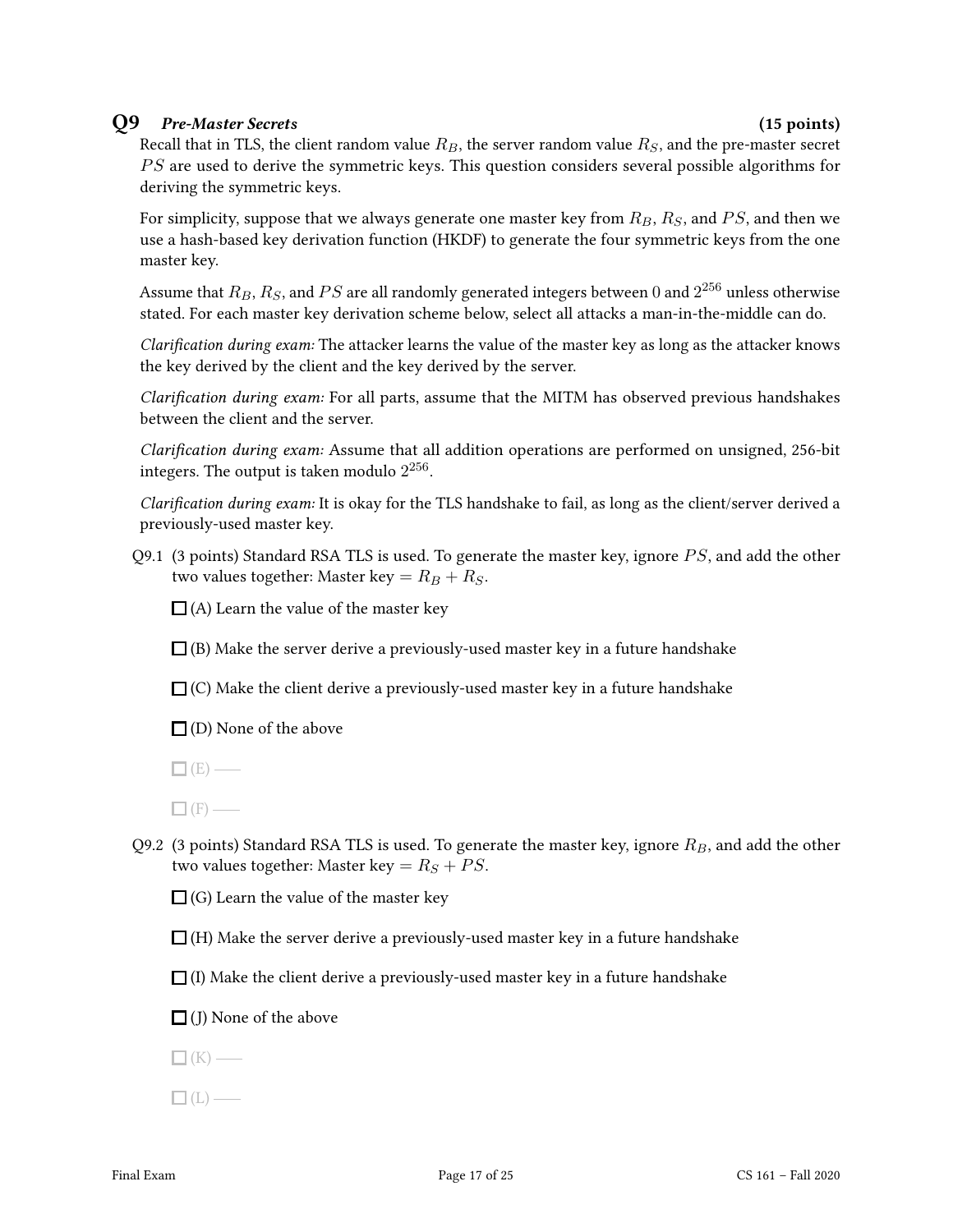- Q9.3 (3 points) Standard RSA TLS is used. To generate the master key, add the three values together: Master key =  $R_B + R_S + PS$ .
	- $\Box$  (A) Learn the value of the master key
	- $\Box$ (B) Make the server derive a previously-used master key in a future handshake
	- $\square$  (C) Make the client derive a previously-used master key in a future handshake

 $\Box$  (D) None of the above

 $\Box$ (E) —

 $\Box$  (F) —

Q9.4 (3 points) A buggy version of RSA TLS is used. Instead of generating  $R<sub>S</sub>$  randomly, the server increments  $R_S$  by 1 for every new connection. To generate the master key, add the three values together: Master key =  $R_B + R_S + PS$ .

 $\Box$  (G) Learn the value of the master key

 $\Box$  (H) Make the server derive a previously-used master key in a future handshake

 $\Box$  (I) Make the client derive a previously-used master key in a future handshake

 $\Box$  (J) None of the above

 $\Box$  (K) —

 $\Box$ (L) —

Q9.5 (3 points) A buggy version of RSA TLS is used. Instead of generating  $R<sub>S</sub>$  randomly, the server increments  $R<sub>S</sub>$  by 1 for every new connection. To generate the master key, hash the concatenation of the three values: Master key =  $H(R_B||R_S||PS)$ .

 $\Box$  (A) Learn the value of the master key

- $\Box$ (B) Make the server derive a previously-used master key in a future handshake
- $\Box$  (C) Make the client derive a previously-used master key in a future handshake

 $\Box$  (D) None of the above

 $\Box$  (E) —

 $\Box$  (F) —

This is the end of Q9. Leave the remaining subparts of Q9 blank on Gradescope, if there are any. Proceed to Q10 on your answer sheet.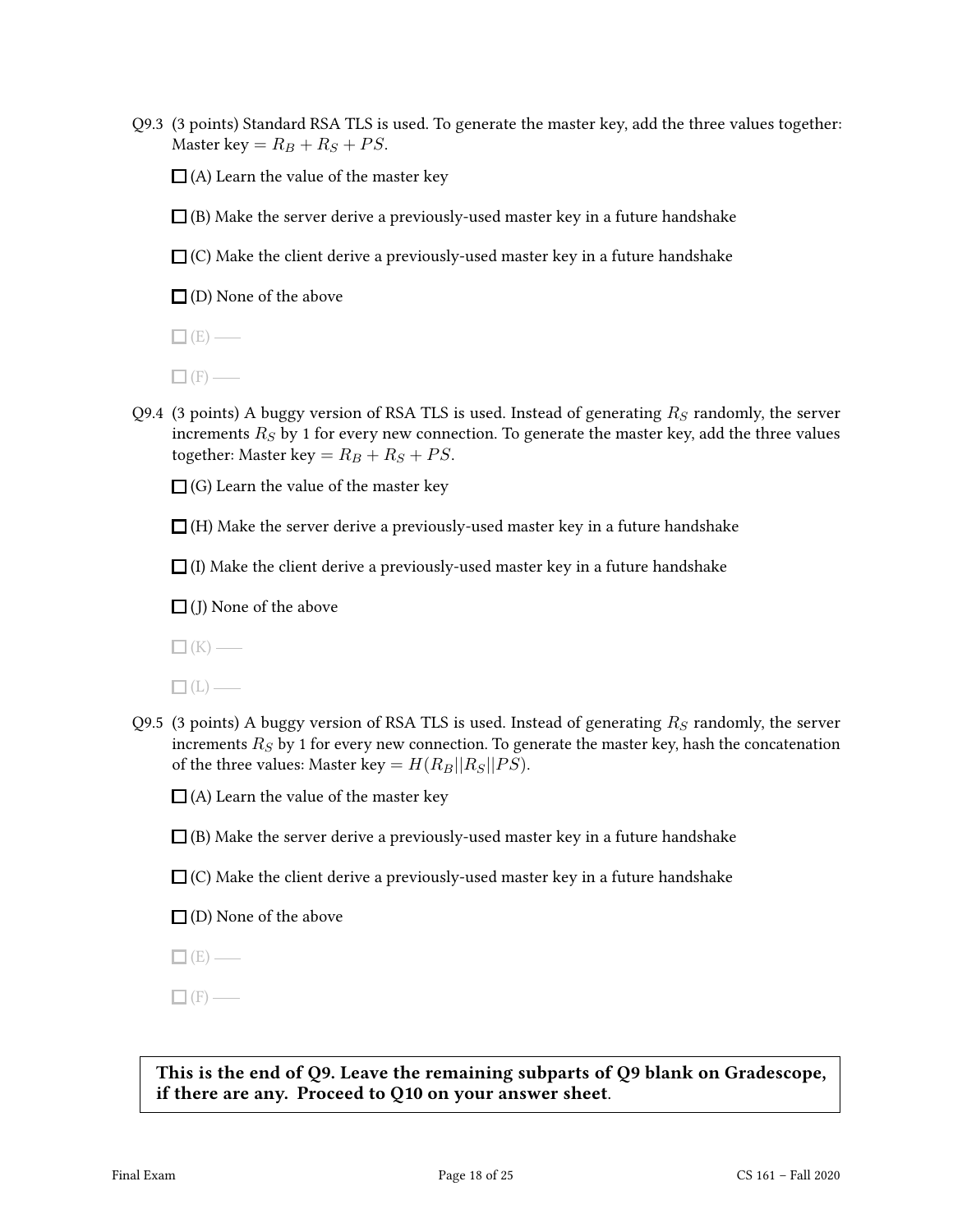## Q10 Is EvanBot Real? (22 points)

The website isevanbotreal.com tells users whether EvanBot is real. However, the website creator doesn't want EvanBot to see the answer, so they require users to fill out a CAPTCHA before showing the answer.

The web server stores a database of CAPTCHA images and their corresponding text, where each CAPTCHA is given a unique ID.

```
1 CREATE TABLE captchas (
2 id INTEGER UNIQUE,
3 answer TEXT
4);
```
When a client makes a GET request to isevanbotreal.com/new, the server returns a random CAPTCHA image and a cookie containing the ID number of that image. To submit the CAPTCHA, the client makes a POST request to isevanbotreal.com/submit with the answer text and the cookie containing the ID number of the image.

Q10.1 (5 points) To verify a submitted CAPTCHA, the server runs the following SQL query, replacing \$id and \$text with the cookie value and submitted answer text, respectively:

SELECT  $*$  FROM captchas WHERE id = \$id and answer = '\$text'

If zero rows are returned, the server returns Incorrect CAPTCHA. If more than zero rows are returned, the server returns the answer (Yes).

Provide an input for \$text that would cause the server to return Yes, regardless of what the actual CAPTCHA text says.

If needed, you can use \$id or \$text to represent the value of user input.

Enter your answer in the text box on Gradescope.





Q10.2 (5 points) Consider a modification to the verification process. If zero rows are returned, the server returns Incorrect CAPTCHA, as before. If exactly one row is returned, the server returns Yes. If more than one row is returned, the server returns Server error.

Provide an input for \$text that would cause the server to return Yes, regardless of what the actual CAPTCHA text says.

If needed, you can use \$id or \$text to represent the value of user input.

Enter your answer in the text box on Gradescope.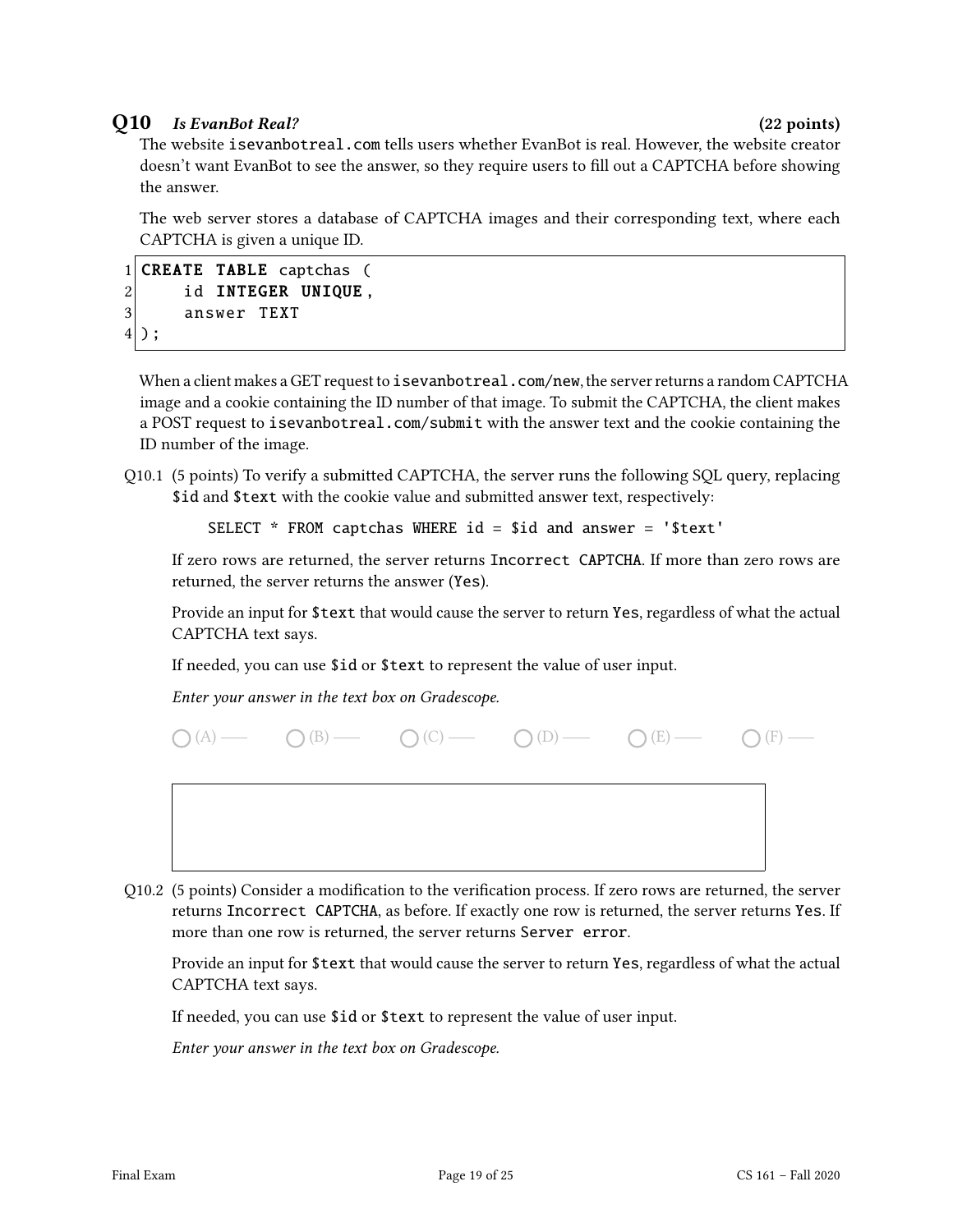|          | $\bigcap (H)$<br>$\bigcap$ (K)                                                                                                                                                                                                                                                                                             |
|----------|----------------------------------------------------------------------------------------------------------------------------------------------------------------------------------------------------------------------------------------------------------------------------------------------------------------------------|
|          |                                                                                                                                                                                                                                                                                                                            |
| Q10.3    | (3 points) You want to create a malicious link with domain is evan botreal.com. Any user who<br>requests a CAPTCHA and then clicks on your link will receive the answer Yes. Is it possible to<br>create such a link?                                                                                                      |
|          | $\bigcap$ (A) Yes, by exploiting an XSS vulnerability (if one exists) on <code>isevanbotreal.com.</code>                                                                                                                                                                                                                   |
|          | $\bigcap$ (B) Yes, the link is isevanbotreal.com/submit.                                                                                                                                                                                                                                                                   |
|          | $\bigcirc$ (C) No, because links make GET requests, and submissions are made through POST requests.                                                                                                                                                                                                                        |
|          | $\bigcap$ (D) No, because links cannot be used for SQL injection.                                                                                                                                                                                                                                                          |
|          |                                                                                                                                                                                                                                                                                                                            |
|          |                                                                                                                                                                                                                                                                                                                            |
|          | Q10.4 (3 points) Consider the following Javascript pseudocode:                                                                                                                                                                                                                                                             |
| $\Omega$ | // make a GET request for a new CAPTCHA<br>$f_{n+1}$ , $\binom{3}{1}$ , $f_{n+1}$ , $\binom{1}{2}$ , $f_{n+1}$ , $f_{n+1}$ , $f_{n+1}$ , $f_{n+1}$ , $f_{n+1}$ , $f_{n+1}$ , $f_{n+1}$ , $f_{n+1}$ , $f_{n+1}$ , $f_{n+1}$ , $f_{n+1}$ , $f_{n+1}$ , $f_{n+1}$ , $f_{n+1}$ , $f_{n+1}$ , $f_{n+1}$ , $f_{n+1}$ , $f_{n+1}$ |

```
2 \mid \text{ fetch}('http://isevanbotreal.com/news');3
4 injection = ... // a correct SQL injection exploit from subpart 2
5
6 // send a POST request with an input that always solves the
     CAPTCHA
7 response = fetch ('http://isevanbotreal.com/submit',
8 { method : 'POST', body : injection } );
9
10 \mid \text{/} / \text{ Display the response}11 a l e r t (response);
```
Does this code successfully display the answer (Yes) without solving the CAPTCHA?

 $\bigcirc$  (G) Yes, because the browser attaches the ID cookie in the POST request

 $\bigcap$  (H) Yes, because the script uses HTTP, not HTTPS

(I) No, because SQL injection cannot work over Javascript

 $\bigcap$  (J) No, because the ID cookie is not sent to the server in the POST request

 $\bigcap$  (K) —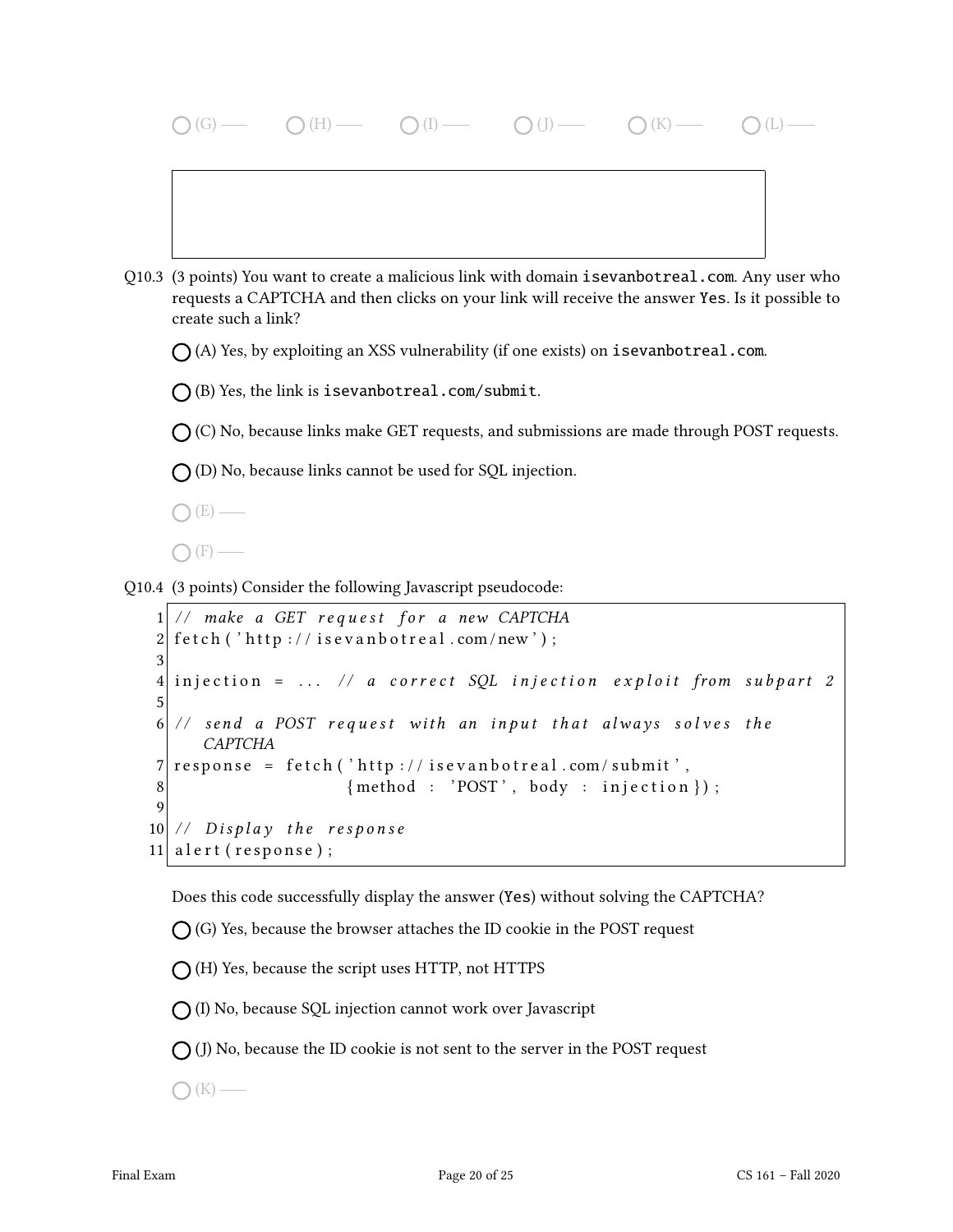$O(L)$ —

Q10.5 (3 points) Which of these defenses would stop your exploit in subpart 2? Select all that apply.

 $\Box$ (A) Parameterized SQL

 $\Box$  (B) Return the ID as a hidden form field instead of a cookie

 $\Box$  (C) Set the HttpOnly flag on the ID cookie

 $\square$  (D) None of the above

 $\square$  (E) —

 $\Box$  (F) —

Q10.6 (3 points) Suppose the website implements a defense so that your attack in subpart 2 is no longer possible. There are no other vulnerabilities, and the CAPTCHAs are not solvable by machines, so the only way to receive the answer Yes is for a human to legitimately solve a CAPTCHA. Can a non-human still find a way to solve the CAPTCHAs?

 $\bigcap$  (G) Yes, by using a CAPTCHA solving service

 $\bigcap$  (H) Yes, by brute-forcing the CAPTCHA

 $\bigcap$  (I) No, because CAPTCHA solving services are prohibitively expensive

 $\bigcap$  (J) No, because CAPTCHAs always defend against non-human attackers

 $\bigcap (K)$  —

 $\bigcap(L)$  —

This is the end of Q10. Leave the remaining subparts of Q10 blank on Gradescope, if there are any. Proceed to Q11 on your answer sheet.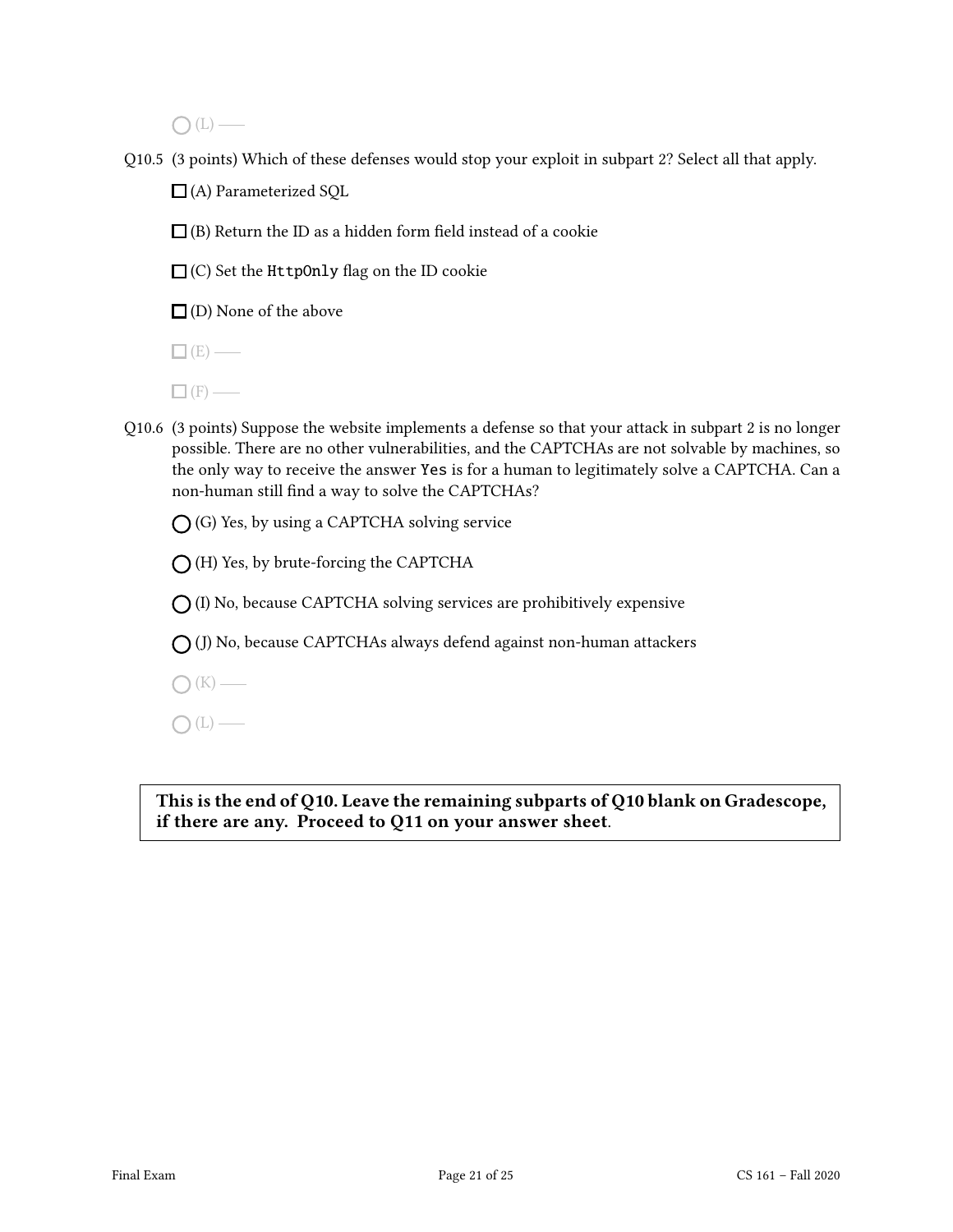### Q11 Hackerman Visits the Voting Booth (21 points)

Your sketchy friend Jared asks you to use your CS 161 skills to help him rig some sort of election. He hands you a business card with credentials for a Russian supercomputer.

Armed with massive computing power, you show up to the Caltopia polling center. It has a Wi-Fi network secured with standard WPA2-PSK.

Q11.1 (5 points) You observe a WPA 4-way handshake. Which values from the handshake are needed to perform a brute-force search for the Wi-Fi password? Select all that apply.

| $\Box$ (A) ANonce                   | $\Box$ (D) The client's MAC address |  |  |
|-------------------------------------|-------------------------------------|--|--|
| $\Box$ (B) SNonce                   | $\Box$ (E) The MICs                 |  |  |
| $\Box$ (C) The router's MAC address | $\Box$ (F) None of the above        |  |  |

Q11.2 (4 points) What can you do after successfully brute-forcing the Wi-Fi password? Select all that apply.

 $\Box$  (G) Perform on-path network attacks against victims in the same Wi-Fi network

 $\Box$  (H) Decrypt network traffic encrypted with the PTK of a user who joins the network after you

 $\Box$  (I) Decrypt network traffic encrypted with the GTK

 $\Box$  (J) Decrypt TLS network traffic

 $\Box$  (K) None of the above

 $\Box$ (L) —

Q11.3 (3 points) Which defenses would stop your attack? Select all that apply.

Clarification during exam: Assume that the Russian supercomputer is able to brute-force the password in in roughly an hour.

(A) Changing the Wi-Fi password every day  $\quad \Box$  (D) None of the above

| $\Box$ (B) Using WPA2-Enterprise | $\Box$ (E) — |
|----------------------------------|--------------|
| $\Box$ (C) A modern NIDS system  | $\Box$ (F) — |

 $\Box$  (C) A modern NIDS system

You arrive at the New Blackwell City polling center. It also has a Wi-Fi network secured with standard WPA2-PSK.

You walk up to a poll worker, claim that you're a fellow poll worker, and ask for the Wi-Fi password. They write the password on a post-it note and give it to you.

Q11.4 (3 points) Which security principle is most closely related to your experience at this polling place?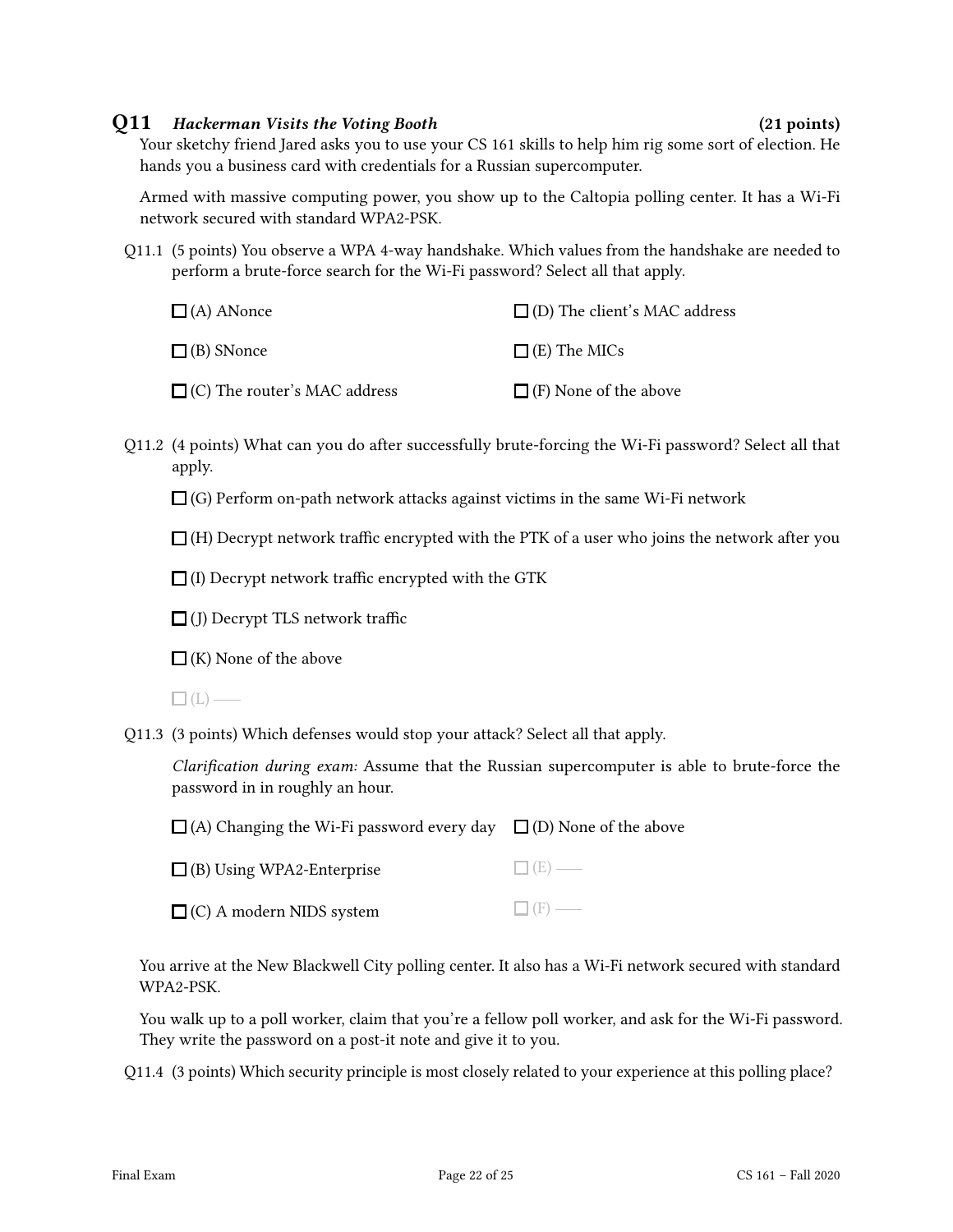| $\bigcap$ (G) Consider Shannon's maxim | $\bigcap$ (J) Consider human factors       |  |  |
|----------------------------------------|--------------------------------------------|--|--|
| $\bigcap$ (H) Least privilege          | $\bigcap$ (K) Defense in depth             |  |  |
| $\bigcap$ (I) Security is economics    | $\bigcap$ (L) Time of check to time of use |  |  |

At the Campanile City polling center, you see a DHCP Discover message broadcast to everyone.

Assume your computer has IP address 10.10.10.142, and the network's router and DHCP server have IP address 10.10.10.5. Assume that there are no other machines on the network. Assume there are no reserved or private IP addresses.

You want to return a malicious DHCP Offer that would make you a MITM. What values of the assigned IP address and the gateway IP address could you use in your response?

Q11.5 (3 points) Assigned IP address:

Enter your answer in the text box on Gradescope.

|  |                                      |                                                  |                                                                                                                                    | $\bigcap (A) \longrightarrow \bigcap (B) \longrightarrow \bigcap (C) \longrightarrow \bigcap (D) \longrightarrow \bigcap (E) \longrightarrow \bigcap (C)$ |  |
|--|--------------------------------------|--------------------------------------------------|------------------------------------------------------------------------------------------------------------------------------------|-----------------------------------------------------------------------------------------------------------------------------------------------------------|--|
|  |                                      |                                                  |                                                                                                                                    |                                                                                                                                                           |  |
|  |                                      |                                                  |                                                                                                                                    |                                                                                                                                                           |  |
|  | Q11.6 (3 points) Gateway IP address: |                                                  |                                                                                                                                    |                                                                                                                                                           |  |
|  |                                      | Enter your answer in the text box on Gradescope. |                                                                                                                                    |                                                                                                                                                           |  |
|  |                                      |                                                  | $\bigcirc$ (G) $\qquad \qquad \bigcirc$ (H) $\qquad \qquad \bigcirc$ (I) $\qquad \qquad \bigcirc$ (J) $\qquad \qquad \bigcirc$ (K) |                                                                                                                                                           |  |
|  |                                      |                                                  |                                                                                                                                    |                                                                                                                                                           |  |
|  |                                      |                                                  |                                                                                                                                    |                                                                                                                                                           |  |
|  |                                      |                                                  |                                                                                                                                    |                                                                                                                                                           |  |

This is the end of Q11. Leave the remaining subparts of Q11 blank on Gradescope, if there are any. You have reached the end of the exam.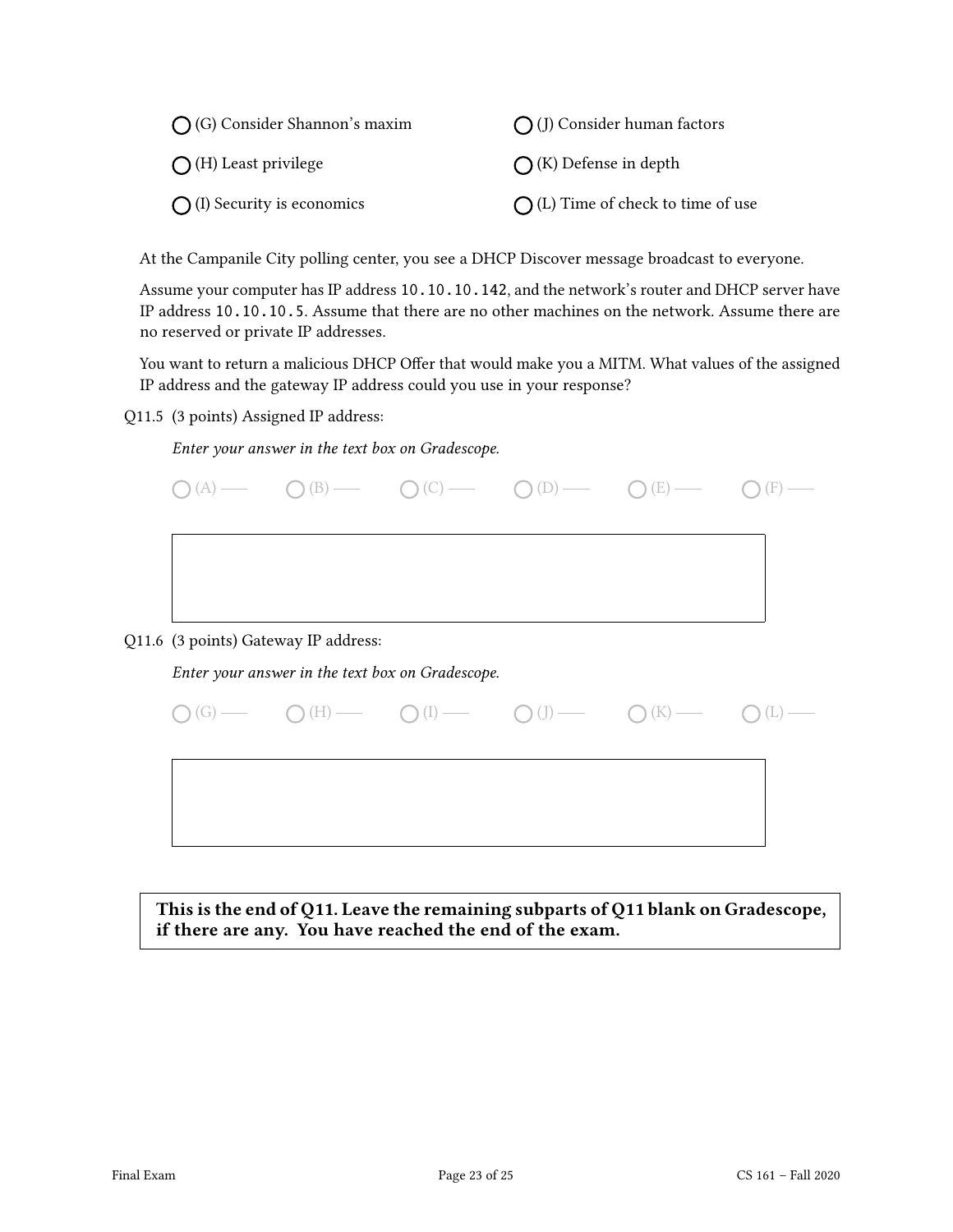# C Function Definitions

size\_t strnlen(const char \*s, size\_t maxlen);

The strnlen() function returns the number of characters in the string pointed to by s, excluding the terminating null byte  $(\sqrt{0})$ , but at most maxlen. In doing this, strnlen() looks only at the first maxlen characters in the string pointed to by s and never beyond s+maxlen.

char \*strcpy(char \*dest, const char \*src);

The strcpy() function copies the string pointed to by src, including the terminating null byte (' $\setminus 0'$ ), to the buffer pointed to by dest. The strings may not overlap, and the destination string dest must be large enough to receive the copy.

char \*strncpy(char \*dest, const char \*src, size\_t n);

The strncpy() function is similar, except that at most n bytes of src are copied. Warning: If there is no null byte among the first n bytes of src, the string placed in dest will not be null-terminated.

If the length of src is less than n, strncpy() writes additional null bytes to dest to ensure that a total of n bytes are written.